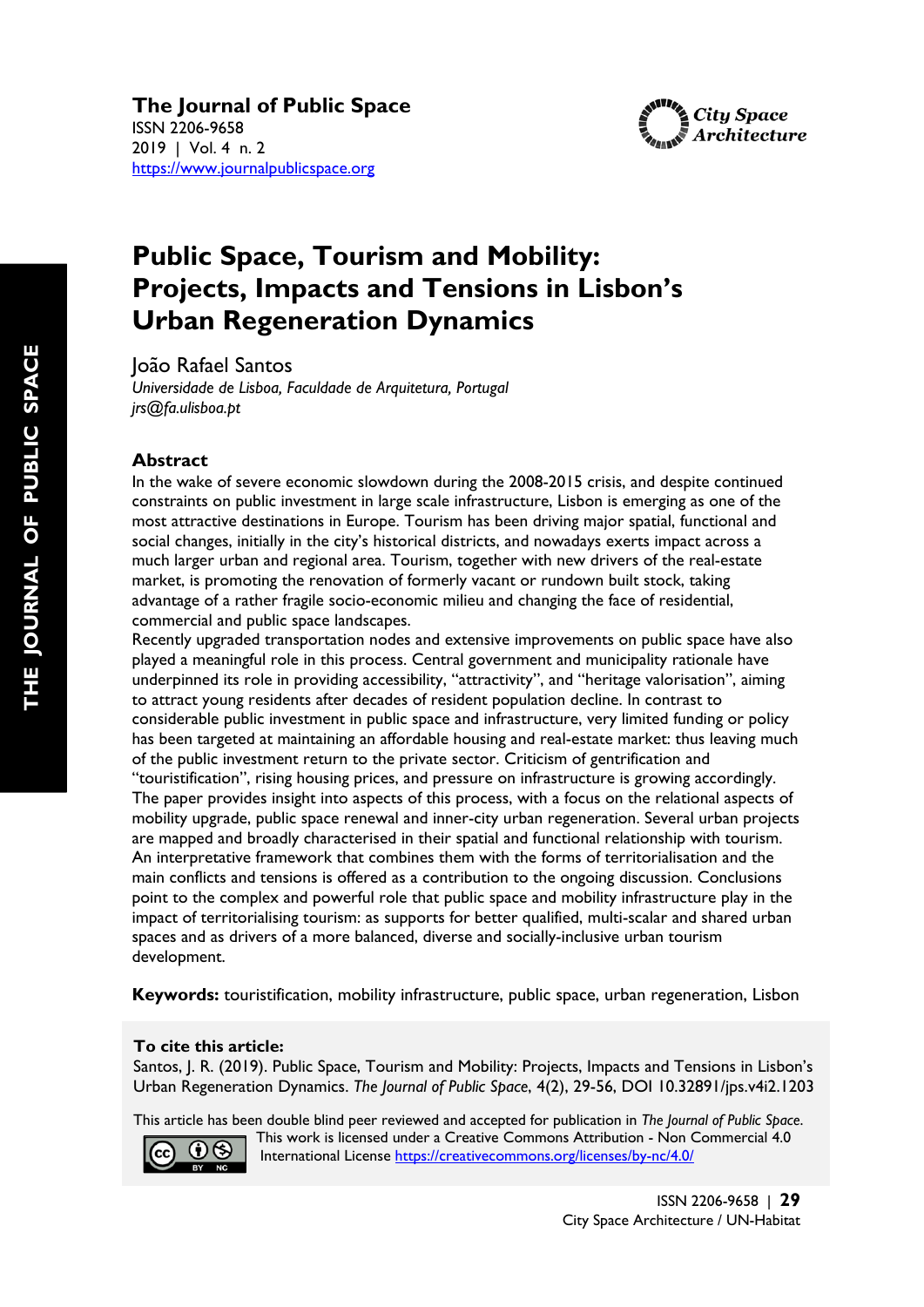#### **Introduction**

This paper outlines the emerging relationships between tourism and recently developed projects concerning infrastructure, mobility and public space in Lisbon. In the wake of severe economic slowdown during the 2008 financial crisis, and despite continued constraints on public investment in large scale infrastructure, Lisbon is emerging as one of the most dynamic destinations in Europe. Tourism has been driving major spatial, functional and social changes, initially in the city's historical districts, and nowadays exerts impact across a much larger urban and regional area. Recently upgraded transportation nodes and extensive improvements on public space have also played a meaningful role in this process.

In line with other experiences in touristic cities in Europe, such as Barcelona, Berlin or Prague, the *pros* and *cons* of fast-growing tourism are becoming central to critical discussion within the political agenda, in addition to academic and urban planning realms. Its contribution to economic recovery and urban regeneration processes, namely in formerly run-down historical districts, is seen vis-à-vis critics on gentrification and touristification, rising housing prices, and pressure on infrastructure.

Tourism can be approached as an economic activity in which multiple actors are engaged but also as a spatial ecosystem in which public space and infrastructure are structural realms. A brief literature review in this field is outlined in the next part, followed by contextual data on Lisbon tourism performance. The subsequent and third paragraph addresses projects developed in historical Lisbon districts since 2000. The fourth paragraph outlines key dimensions of conflict and tension in public space arising from Lisbon's growing attraction as a tourism destination, while following part offers a discussion on the forms of territorialisation of tourism in Lisbon's historical districts, and their relationship with transportation infrastructure and new mobility practices. Finally, some conclusions and implications for urban planning are drawn in the final paragraph.

#### *Public space and the urban territorialisation of tourism*

Research regarding the spatial organisation of tourism reveals relevant linkages with urban development issues. The reverse happens in a clear way as well, by acknowledging tourism activities as major drivers of urban attraction, economic progress and spatial regeneration (Roberts et al., 2017). As a complex field, it requires a critical approach in order to identify realms of conflict and opportunity, to better understand and inform future development, adaptation and policy-making.

Two lines of discussion can help us better understand the relational aspects of tourism and the spatial and infrastructural apparatus of cities:

- The spatial patterns of urban tourism practice and their evolving configurations, in regard to public space;
- The arguments relating to urban regeneration and tourism;

# **The spatial patterns of urban tourism practice and their evolving configurations**

The emergence of tourism as 'mass-phenomenon' came hand in hand with the establishment of the Fordist model of economic expansion and technological progress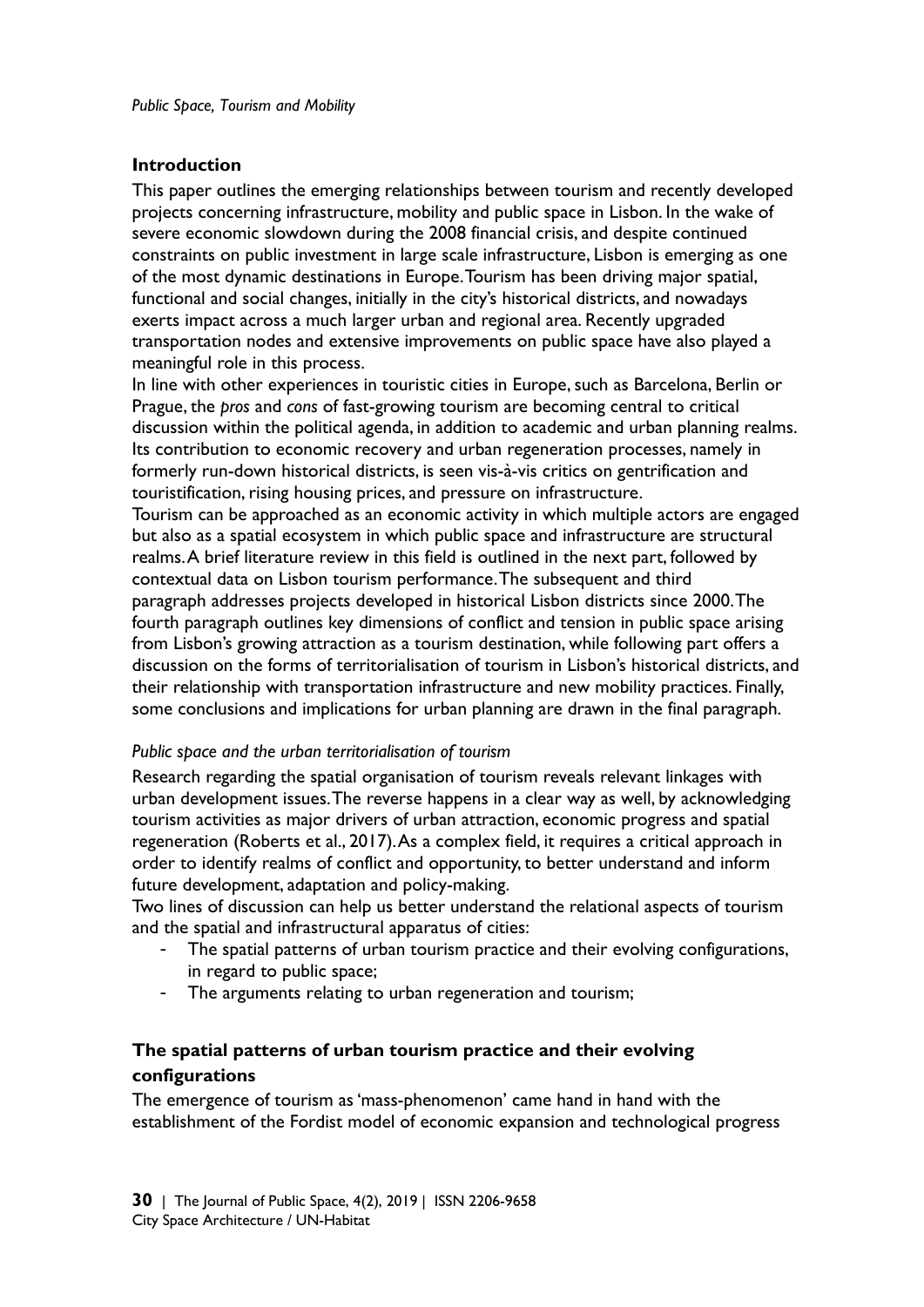based on the associated 'mass-production'<sup>1</sup>. In such a model, leisure and vacation became part of a consumer activity, itself geared to the overall industrial, labour and welfare apparatus engineered in the  $20<sup>th</sup>$  century (Hoffman et al., 2003). A rather clear spatiotemporal duality between work and leisure shapes both the industrial city and the tourist destination. Under this paradigm, cities and their public realm played a subsidiary role as a sort of detour or small extension of other places such as beach areas, resorts and themed enclaves (Judd, 2003). Even in many cities with a long-established tourism reputation, such as Rome, Paris or Vienna, monuments and museums were once the cornerstone of visitor attractions. In these cases, the distribution of visitors, the spaces they occupied and the time they spent there formed an archipelago to be toured in packages, often resorting to pre-arranged schedules and transportation.

That duality between work and leisure, even if rather generic, starts to be eroded as part of a wider post-industrial transition. Not only Fordist socio-economic fundamentals are challenged by increased behavioural individualisation, productive reorganisation and economic globalisation (Ascher, 1995; Castells, 1996), but so are spatial and functional apparatus that supported travel and visitor practices. The extraordinary development of air travel with lowering costs and expanding connections allowed for a much wider horizon (Spasojevic et al., 2018; Vera Rebollo and Ivars Baidal, 2009). The quest for different and unique experiences resulted in the exploitation of new, distant and exotic destinations, but also in the growing competition between cities to stage events and provide various amenities for a highly diverse target market of travellers. Two categories of tourism apparatus may be highlighted:

- the *hypertourism* apparatus (Costa, 1995), in which attractions are devised in themed, enclaved (mega-malls, amusement parks, resorts, casino complexes, completely touristified heritage sites such as Venice) and media-constructed spaces;
- *Territorialised* tourism, in which multi-functional stimuli shape the visitor landscape, where ever-changing relational and sometimes collaborative configurations (Costa and Martinotti, 2003) are established between visitors, city users and residents.

Under these circumstances, the diversification of demand is met by the diversification of offer. In terms of urban spaces, the attraction of monumental sites and classical landmarks is now seen as part of a broader experience, in which places with contrasting characteristics may be featured alongside their having attraction potential. Former industrial sites, old port waterfronts or major railroad infrastructures were some of the most visible faces of post-industrial urban scenarios that were discovered as having considerable potential for tourism (Bhati et al., 2014; Jonsen-Verbeke, 1999; Pardo Abad, 2017). On the other hand, socially deprived, traffic-jammed or services-oriented city centres were rediscovered as places of identity and socio-cultural potential (Tegtmeyer, 2015). Tourism rationales have become increasingly entangled with a more sensitive approach to cultural specificities.

Multi-motivated tourists (Costa and Martinotti, 2003) explore variegated forms of appropriation and interaction in a given place. Previous dualities are blurred as the

**.** 

<sup>1</sup> Following the definition of Tolliday, Steven and Jonathan Zeitlin (1987) The Automobile Industry and its Workers: Between Fordism and Flexibility, New York: St. Martin's Press, 1–2.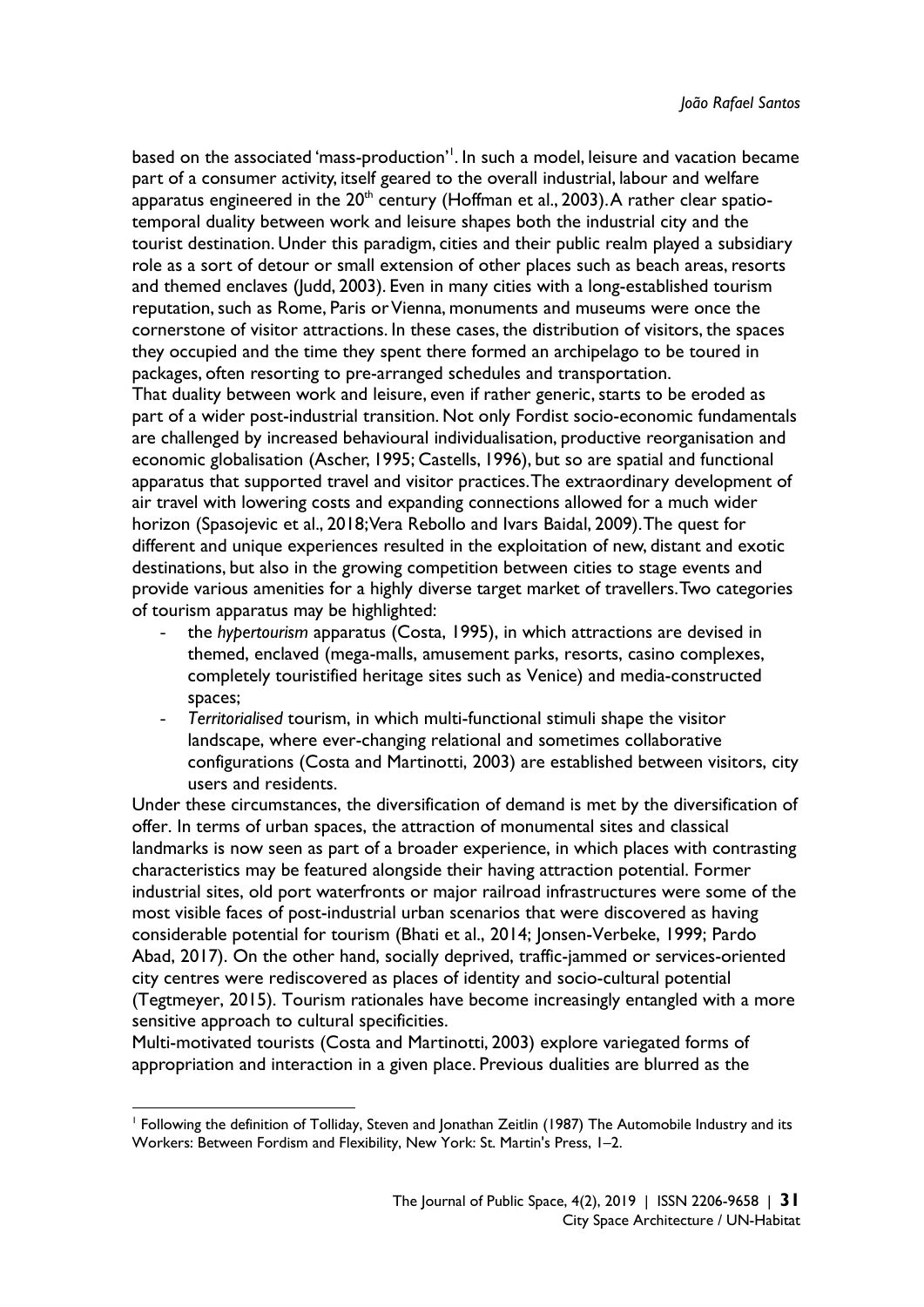spatio-temporalities of work and recreation give way to far more fluid intermingling, sometimes staged as multicultural ethnoscapes (Shaw et al., 2004). Imagine visitors coming to town for a conference or a business meeting, sharing a late afternoon drink on a belvedere with a fine view, in the company of a group of local residents meeting with friends who work in the city but live 20 km away in the metropolis. They are later taken to a music concert-hall designed by a renowned architect, where they meet a couple of Asian architecture enthusiasts having a guided tour around the building's lessknown intricate spaces. Their guide is an international student connected to a small local operator which organises tailor-made visiting tours (Bryon, 2012) resorting to internet and mobile apps (Femenia-Serra et al., 2018; Lu et al., 2015). All tours start from the newly refurbished marketplace (Dimitrovski and Crespi Vallbona, 2018; Guimarães, 2018), where vegetable and fruit sellers lend their charm and proffer ingredients to their small food stalls and the neighbouring residents.

This scene reveals different faces of a now usual urban landscape of practices. Postindustrial tourism can thus be metaphorically seen as a sort of bricolage experience (Judd, 2003), either tailor-made for affluent tourists, based on small-scale products available in urban space, or even assembled piece-by-piece by travellers with lower budgets who seek their own path of discovery. Cultural and creative industries intermingle with tourism attractions (Baptista et al., 2018; Jones, 2017), as part of urban competition strategies (Richards, 2014) and alternatives to conventional touristic products (Ebejer, 2019).

## **The arguments relating public space and infrastructure with tourism and urban regeneration**

When conceived as part of urban regeneration strategies, tourism programming becomes closely associated with the various dimensions of urban planning and development control (Shoval, 2018), namely the rules surrounding accommodation and commercial activities, the definition of priorities regarding the public realm (amenities, safety, and landscape quality) and public urban facilities. Additionally, the role of tourism in public policy is engaged with the complex forms of governance and community involvement (Nofre et al., 2018), as well as more recent issues such as climate change (Pang et al., 2013).

As noted by Costa and Martinotti (2003), tourism has acquired a strategic function in local development policies, replacing industry as the economic backbone and employment driver of many cities. In a service-based economy, consumption and recreation are particularly attractive in the redevelopment of former industrial and infrastructural sites. The discourses surrounding environmental awareness, leisure fruition and employment recovery have driven many large-scale interventions to find new uses for such run-down territories. However, when faced with rationales largely determined by market forces, these discourses quickly turn into highly problematic fields of conflict and contradiction (Hayllar et al., 2008; Moufakkir and Burns, 2011; Spirou, 2011; Wilson and Tallon, 2012). Touristification, gentrification and commodification are some of the critical concepts used to triangulate the complex inter-dependency between tourism, urban development and the socio-cultural realm (Cocola-Gant, 2018). Either seen as a panacea to tackle urban distress or as an engine to drive urban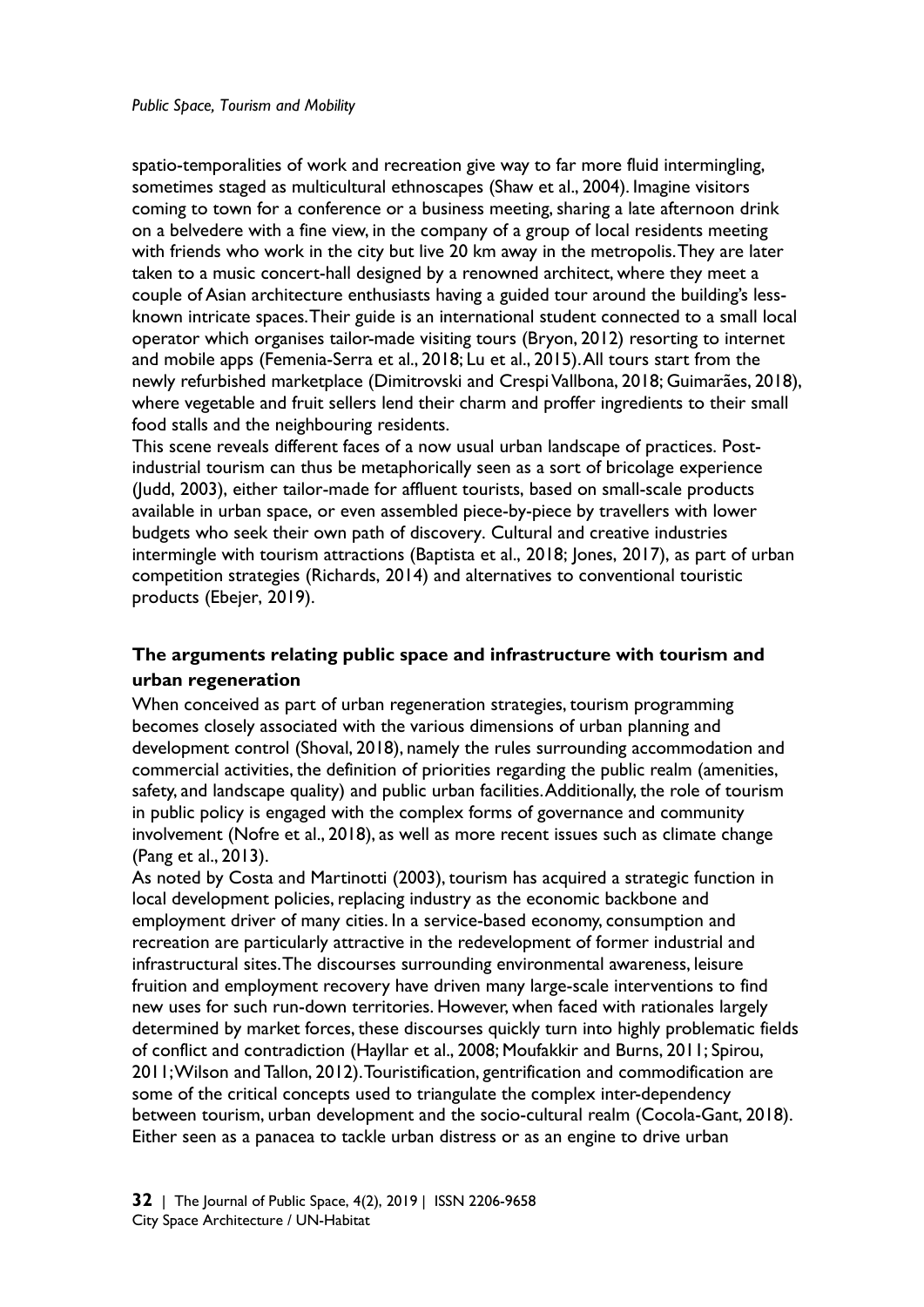economy, tourism is as prone as any other activity to the limits and thresholds of sustainability. Just as productive activities do, tourism draws on a multi-dimensional set of resources: spatial, environmental, human and cultural. In cities, these resources are hardly managed as a quantifiable and controllable stock. They are interwoven between the material and immaterial (Costa and Martinotti, 2003); they are co-constructed by many players, both locals and outsiders; and they may be reinvented and newly produced just as they may be jeopardised by conjectural and unexpected factors (i.e. the impact of terrorism, socio-political uprisings or natural hazards) (Ingersoll, 2006; Ooi et al., 2018; Yaya, 2009).

Taking urban mega-events as research cases to address patterns of urban tourism, van den Berg *et al* (2002), argued for the existence of a European model that differs from the enclave-oriented American model. Given their social and historical stratification, European cities tend to better intermingle tourism spaces with the ordinary city fabric, making large displacement of residents or cultural friction a less common event. However, even cities such as Barcelona, which boast strong civic engagement and a sensible approach to the public realm (Capel, 2007; Smith, 2005), are seen as victims of an over-exploited resource — its own public realm (Díaz-Parra, 2015; Jover and Díaz-Parra, 2019). In the context of economic slow-down or retraction, the temptation to exploit the city's capital of attraction through a rather de-regulated model which replaces public commitment and strategic investment in key infrastructure with shorterterm and piece-meal initiatives, is a potentially dangerous risk (Jóhannesson and Huijbens, 2010; Tulumello, 2016). Such risk stems from the commoditisation of everything relatable to tourism. Besides what Spirou calls the commodification of pleasure (Spirou, 2011), one may recall other spatialised forms of commodification: networks, infrastructure and urban amenities, and urban space or culture. The provision of (local) infrastructure and its (global) connection as a support for tourism is probably one such area in which frail balances between commodification and the maintenance of public status are closely associated with the process of decisionmaking in urban planning. Critics regarding physical, social and economic barriers that impact on individuals' capacity to inhabit and enjoy a culturally rich, shared and democratic public space (Bravo, 2018) points to the unequal socio-spatial development (Saarinen, 2017) that occurs as a consequence of splintered urban networks and infrastructural configurations (Graham and Marvin, 2001): dedicated/premium/segregated links to airports, cruise terminals or to office and R&D campuses with a number of exclusive facilities and urban scenarios.

In multi-functional cities maintaining traditionally high levels of continuity and functional co-existence — exemplified by southern Europe — these splintered configurations seem less likely to appear (Solà-Morales, 2004). Nevertheless, they are still prone to less extreme forms of differentiated infrastructural provision. Dedicated management entities (for example *Parque Expo —* a dedicated company which managed public space and ran urban facilities in the former Expo 98 site in Lisbon, from 1998 until 2014), control accessibility to the inner-city districts via tolls, surveillance, car pollution restrictions or the privatisation of urban infrastructure: a recurrent practice in many cities with a prominent public sector (Mendes, 2013a).

Despite a growing acknowledgement of a much more diversified range of city visitors' interests, a safe, clean, well-kept and well-connected urban environment remains a key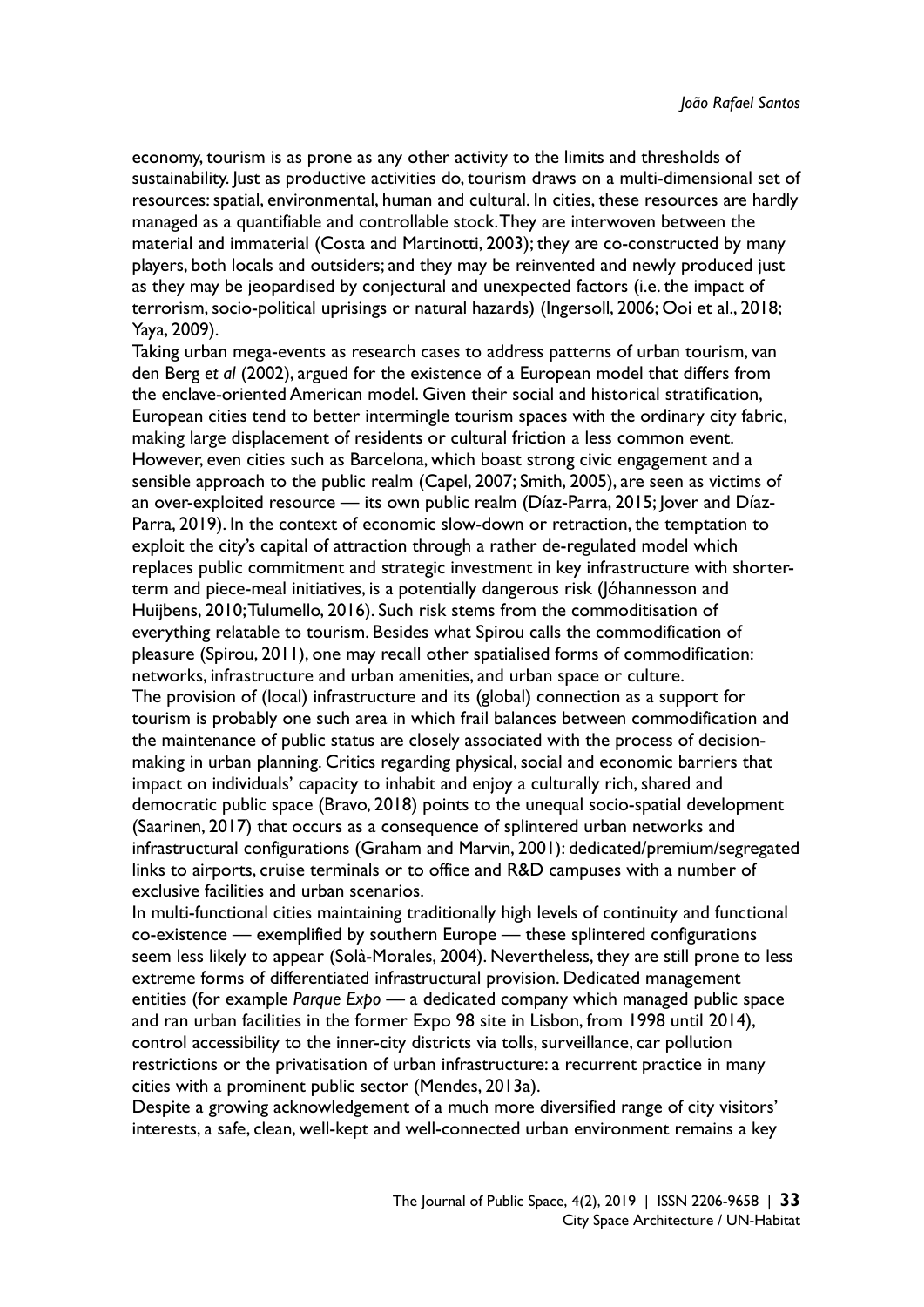factor in attracting tourists. Specific niches of tourism may also be drawn to peripheral, off-track spaces which are better embedded in a city's local socio-cultural fabric. With this in mind, it is important to highlight Michael Carmona's argument that public space is a highly heterogeneous and diverse mosaic of spatial types, which stands in relation to the equally heterogeneous, diverse and subjective values systems held by its users, critics and policy-makers alike (Carmona, 2015). Carmona's nuanced "new narrative" regarding "good public spaces" (Carmona, 2015:339) as *evolving (sometimes neglected), balanced (positively invaded), diverse (not intentionally exclusionary), delineated (not segregated), social (sometimes insular), free (public or privatised), engaging (embracing consumption), meaningful (often invented), comfortable (confronting scary space), robust (resisting homogenisation)*, shades a more complex perspective — open for contradiction — on the assessment of public space, urban regeneration and tourism triangulation.

## **Lisbon's emerging tourism landscape**

After being host to initial flagship projects which boasted high international visibility, such as the Lisbon 94 - European City of Culture, the 1998 World Exposition and the 2004 UEFA European Championship, Lisbon became an increasingly sought-after tourist destination on the European scene. These projects brought considerable change to the city's infrastructure and spatial amenities, through a strong commitment to the valorisation of urban heritage, public space and cultural venues. International visibility combined with attractive local conditions (relatively affordable prices, mild climate, strong identity, remarkable heritage and landscape sites, friendliness and safety, diversified and cosmopolitan leisure and nightlife offer) resulted in a steady increase in the number of international visitors, visible both in the growing attractivity of the airport (Graph 1) and the rise in cruise ship passengers in the city's port (Graph 2).



*Graph 1. Passenger movement in Lisbon airport. Source: ANA (Aeroportos e Navegação Aérea), commercial movement statistics, 2009-2018*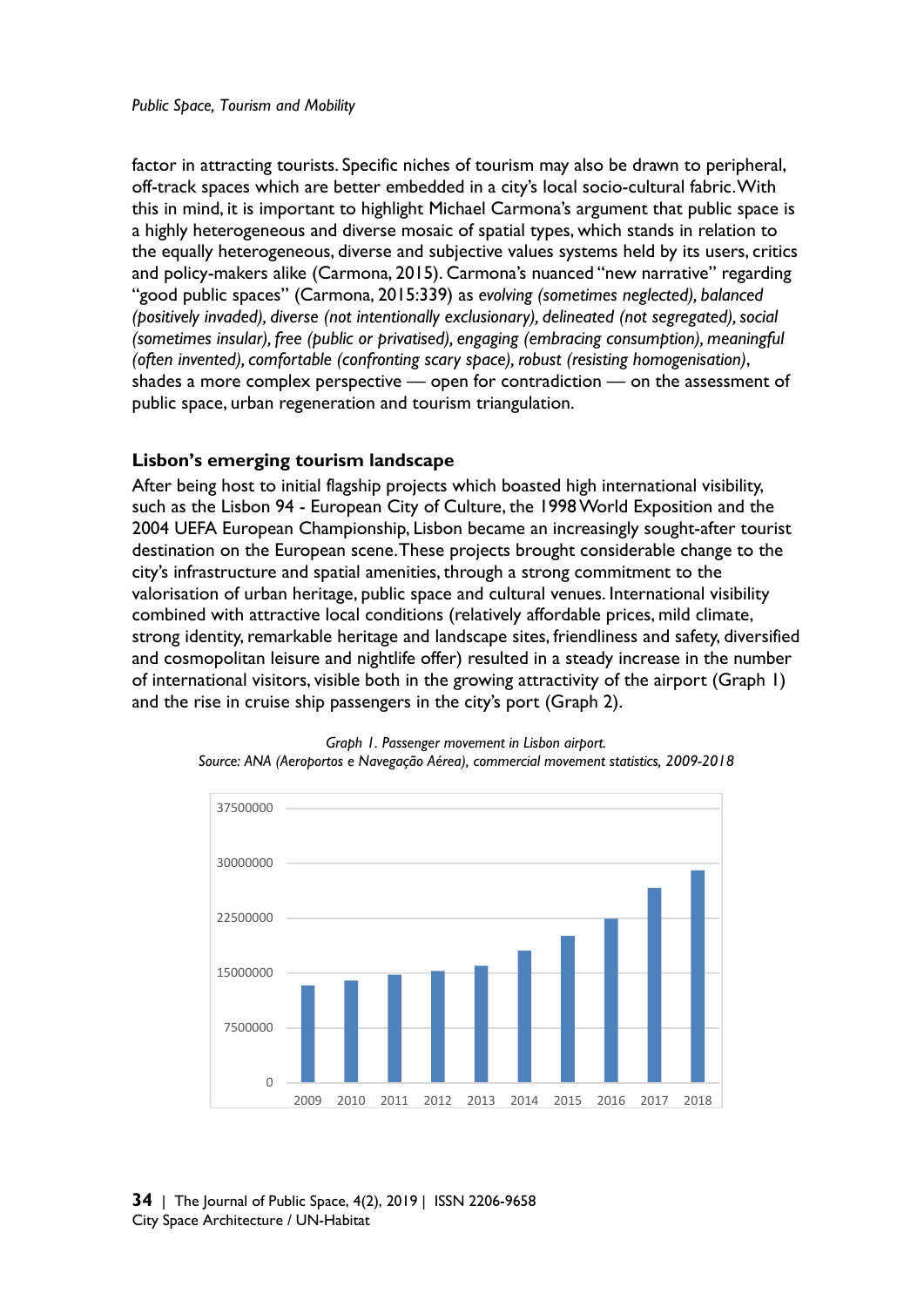

*Graph 2. Cruise ship passengers in the Port of Lisbon. Source: APL (Administração do Porto de Lisboa), port activity statistics, 2009-2018* 

During the last decade, Lisbon's tourism sector has boomed, with overnight stays in the city more than doubling (Graph 3) between 2009 and 2017. This coincided with the emergence of new drivers of tourism on the national and local scene which became major vehicles of attraction: the cruise ship market, the low cost airline operators, and the hostel and short-term rental sectors (JLL, 2015). City-breaks are currently the most important tourism category in Lisbon, and benefit from the easy access, convenience and diversity Lisbon offers, along with a rather unique blend of European and Mediterranean culture. The city's booming touristic performance needs to be viewed in relation to the severe austerity it endured, particularly between 2011 and 2015, in addition to the economic, political and institutional changes that emerged as a result (Seixas et al., 2015; Seixas and Guterres, 2019). During this period, tourism was virtually the only major economic sector in Lisbon in which high growth rates could be observed and as such was a key driver of economic recovery. One of the most expressive signs of this growth is the conversion of residential homes into short-term rental properties (i.e. Airbnb and other platforms) (Graph 4), which has had a powerful impact across the city and metropolitan areas (Fernandes et al., 2019).

Since 2015, the real-estate market has been growing exponentially. Firstly in Lisbon's historical districts, which saw a doubling in housing prices from 2013 to 2017 (Confidencial Imobiliário, 2018), as a result of a combination of various market and legal factors (Baptista et al., 2018; Mendes, 2017), namely: 1) the liberalisation of the housing and commercial renting market (Decree-Law n. 6/2006 of 27 February, followed by Decree-Law n. 31/2012 of 31 August), 2) the introduction of a legal framework for local short-term rental (Decree-Law n. 39/2008 of 7 March and Decree-Law n. 128/2014 of 28 August), 3) the easing of visa exemption for foreign investors willing to invest more than €500.000 (Regulatory Decree n. 15-A/2015).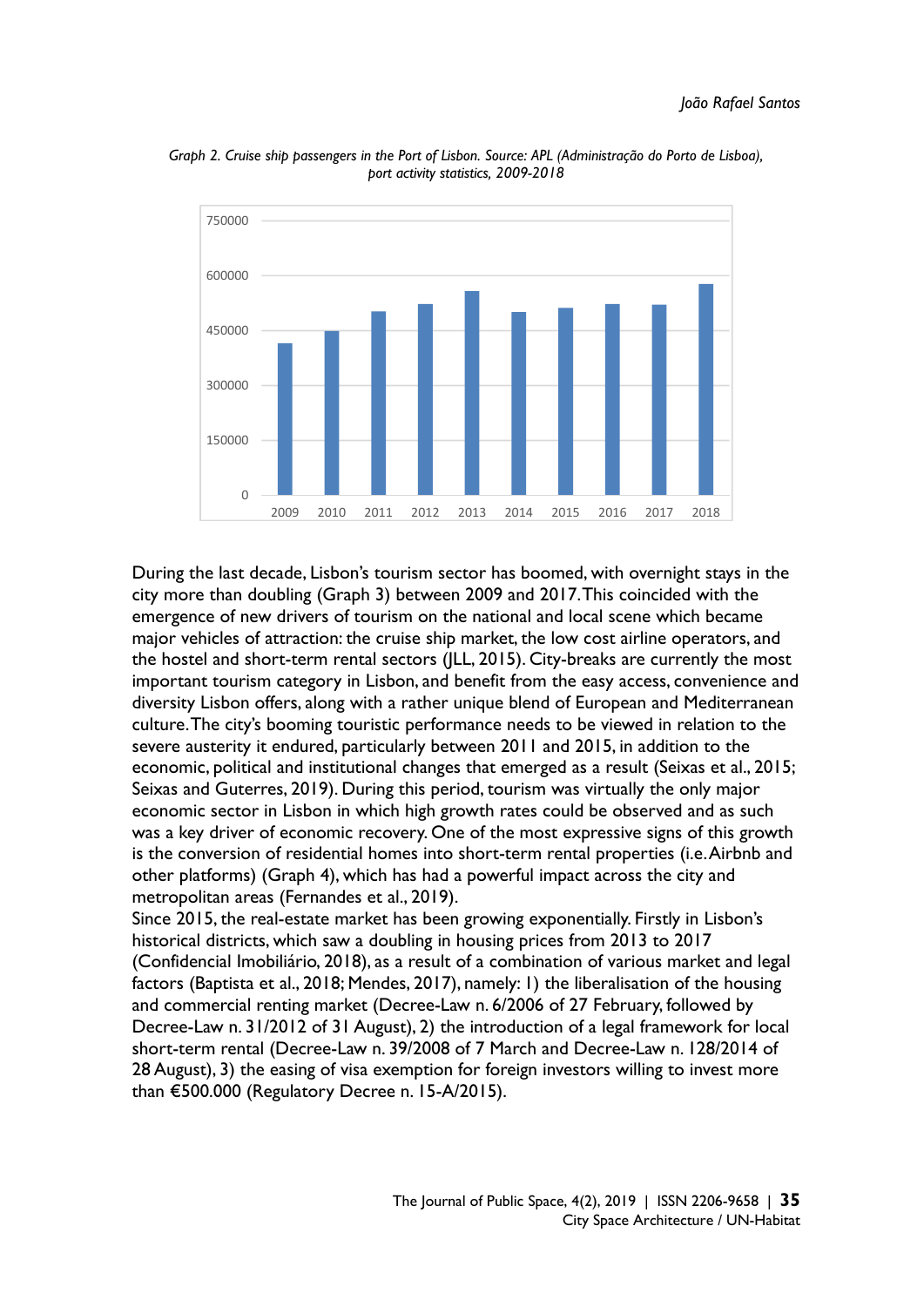

*Graph 3. Overnight stays in Lisbon (city). Source: INE (National Institute of Statistics), hotel overnight stays survey, 2009-2017* 

*Graph 4. Local accommodation (short-term rental) in Lisbon (city). Source: Câmara Municipal de Lisboa, 2018, urbanistic study of tourism in Lisbon* 



Tourist offer is still mainly centred on conventional city landmarks, such as the historical districts and the monumental civil parish Belém. But this has also been successfully diversified to include other attractions such as Lisbon's; immaterial cultural heritage (*Fado*, popular festivities, creative hubs, renewed impetus on local associations); riverfront and other outstanding landscape sites (the city's belvederes or the nearby towns of Sintra and Cascais); and the less massified activities related to wine production, horse riding, bird watching, and nautical and other open air activities — all of which are gaining prominence in the metropolitan outskirts (Associação de Turismo de Lisboa, 2019).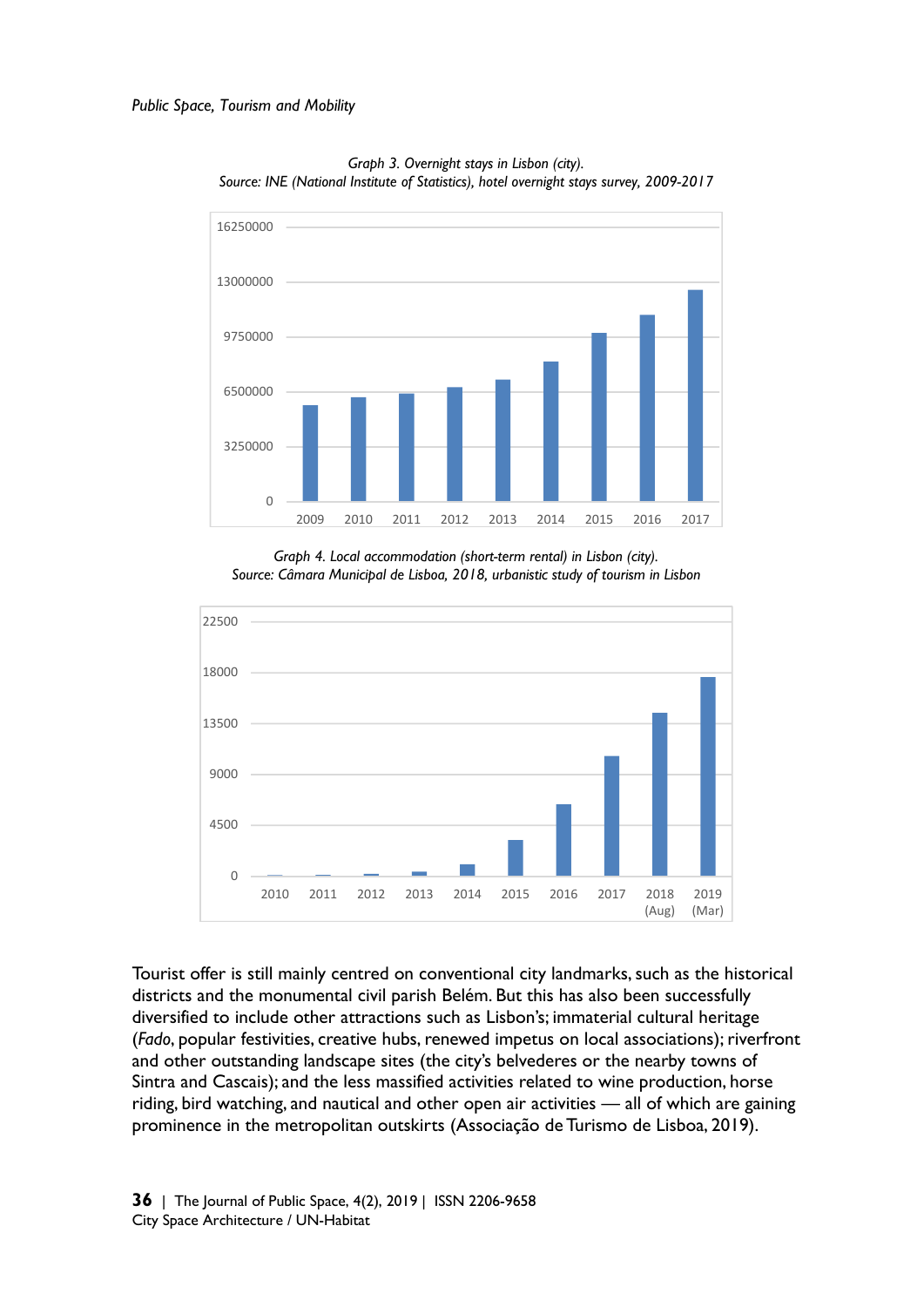The development of public space and mobility infrastructures in Lisbon Between 1995 and 2010, Lisbon's metropolitan infrastructure went through a stage of transition which could be defined as the layering of a 'connective fabric' (see Santos, 2012). This fabric was established through; 1) the multi-scalar recombination of various mobility, supply and communication networks; 2) the development of well-connected patches of urban development bridging or regenerating spatial and functional gaps in the metropolitan fabric; and 3) the introduction of complex intermodal transport nodes. A new stage may be identified, beginning in 2008, that combines considerable improvements in public space in consolidated parts of the city with the economic and social impacts of tourism and visitors. In the last five years, new mobility solutions, mostly associated with online and smart phone apps have also made their way into the city, defining new forms of relationships between public space, mobility and social practices.

## **The connection of metropolitan nodes in the central districts**

In the meantime, transformations at a local level in the city of Lisbon began to be sensed as the underground system was expanded and connected to the railway, the airport, and to river and bus terminals via a number of new intermodal stations. Public space qualification and urban renewal projects started to be programmed in the areas adjacent to these new stations, taking a role in the framing of a better balanced and cohesive urban structure.

*Baixa-Chiado* underground station was also an important landmark which brought the new network to the hitherto declining commercial heart of Lisbon. It offers two entrances: one in the downtown district (*Baixa*), and the other on the *Chiado* hill. Above the station, one of the most cherished department stores that had burnt down in the late 1980s — as the result of declining commercial tradition — was refurbished as a new shopping mall: remarkably maintaining the building's urban and architectural integrity. The station and shopping mall became popular links between the districts' lower and upper levels, driving a lasting commercial revival, for Lisboners and tourists alike.

Specifically relevant to tourism, the downtown and riverfront transport hubs of *Terreiro do Paço*, *Rossio*, *Cais do Sodré* and *Santa Apolónia* played a key role in redefining the city's urban flows. Originally, these transport hubs were simple river traffic and railroad line terminals, without proper connection to other urban networks. In the late 1990s, the terminals were connected to the underground network, defining the first step towards establishing an efficient mobility network in central city districts. More importantly, they provided a qualified spatial apparatus for commuters, city users and tourists in some of the noblest areas of the city, such as the riverfront and the city's main plazas. A new cruise ship terminal was recently constructed at Santa Apolónia, a project that allowed not only the requalification of its surrounding spaces, but also the opening of the terminal's terrace which functions as an outstanding belvedere which is open to the public (Figure 1).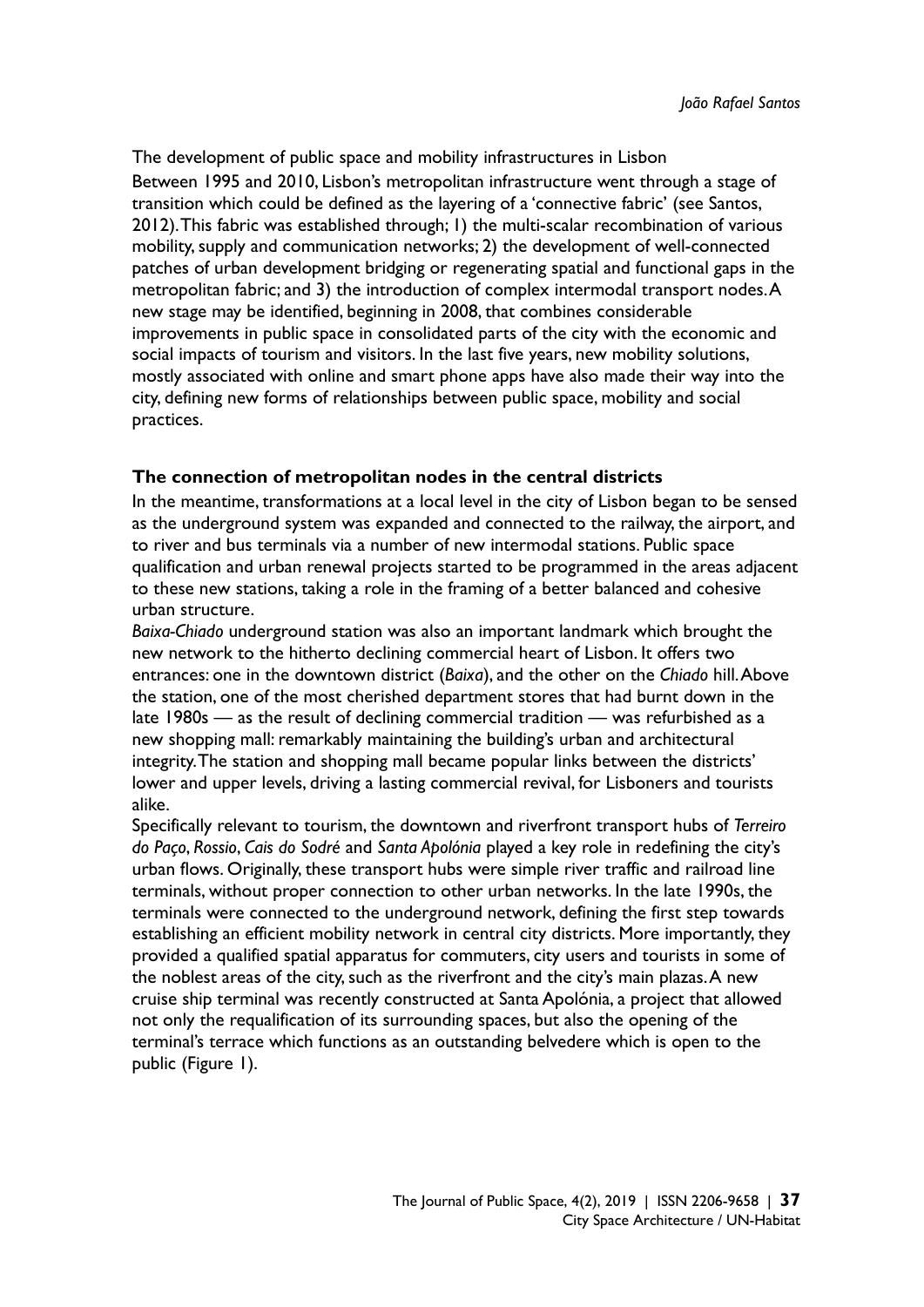#### *Public Space, Tourism and Mobility*



*Figure 1. Lisbon's new cruise ship terminal in Santa Apolónia. Source: author* 

The investment in these transport nodes was a meaningful departure from decades of very limited public and political concern with the commercial and urban attractiveness of Lisbon's central districts. On the other hand, especially since 1998, public space and other urban amenities have also been systematically upgraded and renovated, offering the infrastructure needed to support residential, working and tourist city users. Public space, together with heavy mobility infrastructure, can be said to be a key driver of urban regeneration in central Lisbon. The following section briefly outlines this recently upgraded public space system.

# **The improvement in the public space system associated with urban attractors**

With most of housing in central Lisbon in private hands, the municipality's investment in urban regeneration is mainly focused on infrastructure and public space. This focus also stems from national and EU guidelines, in which public funding in recent years has been directed towards environmental qualification and the promotion of soft mobility. Such approaches, in which physical interventions are prioritised can be better described as urban revitalisation initiatives (Balsas, 2007; Mendes, 2013a). During the late 1990s and early 2000s national policies on urban development included a line of investment in the upgrade of spatial, environmental and mobility systems in several cities (Ministério do Ambiente e do Ordenamento do Território, 2000; Secretaria de Estado do Ordenamento do Território e das Cidades, 2008). According to Baptista (2013), this investment — labelled POLIS programme for urban environment *—* is embedded in a Welfare State rationale: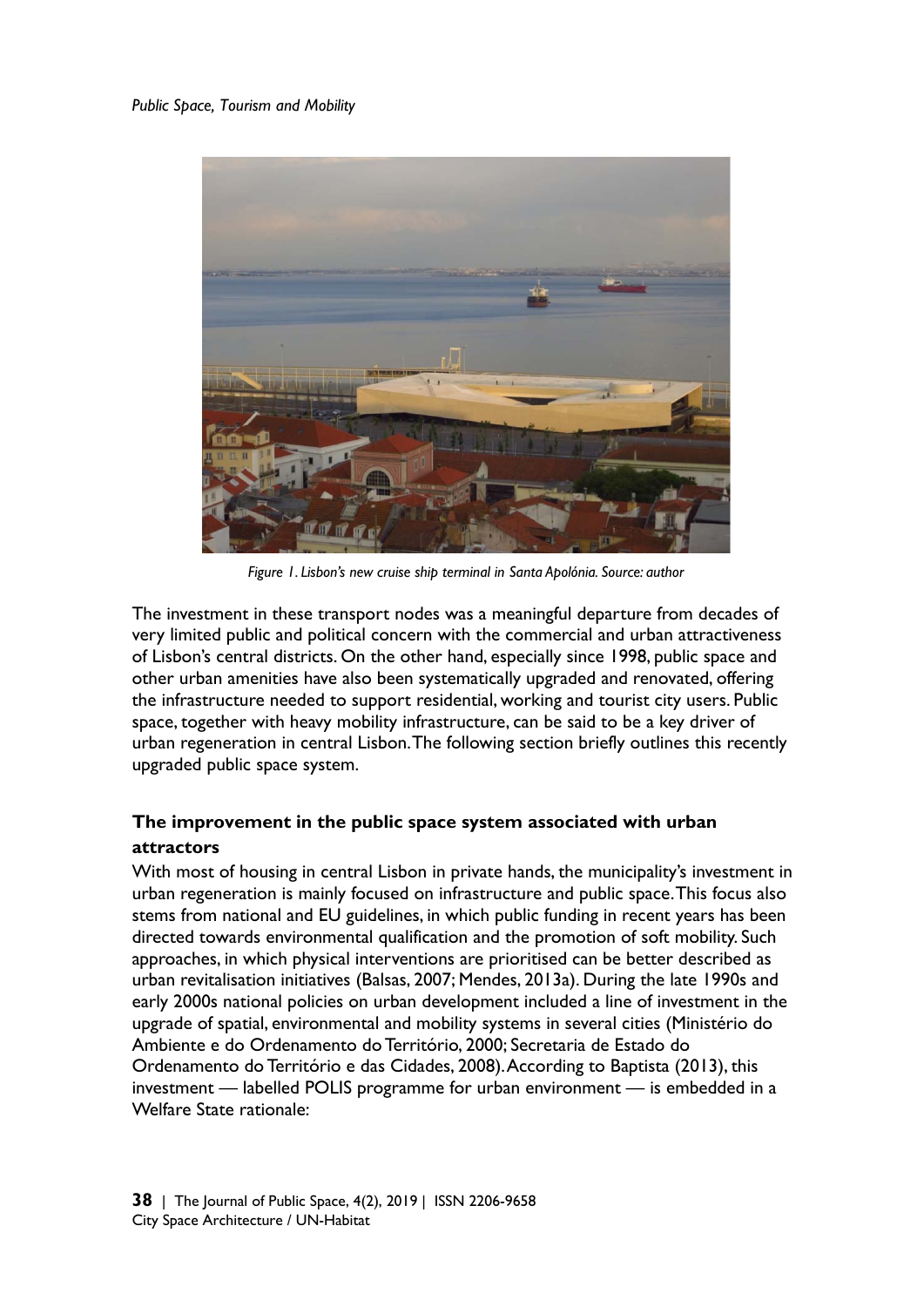*its focus on public-led intervention, public space for public use, and disciplining of private developers, makes sense in the context of a state apparatus that was still thinking of itself as "modernizing" toward a "European" welfare ideal already in decline elsewhere in the EU and the world at large. With its impetus to extend the benefits of modern city living to a greater number of urban citizens, to fix urban problems, and to use the powers of the state to redistribute social goods and stimulate social cohesion, the Polis Programme constitutes an exemplar of state intervention within a welfare logic that seeks to be a corrective to the logics of capitalist accumulation.* 

Baptista, 2013: 600.

From 2008 onwards, and according to new EU funding guidelines, the national urban policies framework was adapted in order to foster social cohesion, inclusion and local partners' involvement criteria. In Lisbon, the Municipality established the following policy priorities; the reversion of a four-decade-long demographic loss trend; the attraction of younger inhabitants; and the promotion of inclusion, innovation and creativity through strategic initiatives (Câmara Municipal de Lisboa, 2009a), urban planning (Câmara Municipal de Lisboa, 2012) and local interventions (Câmara Municipal de Lisboa, 2015a, 2009b, 2008; Mendes, 2013b).

Along with the major restructuring and expansion of the underground network in the late 1990s came the opportunity to redevelop major plazas and squares. *Rossio* and *Praça da Figueira* were the first to be renewed, with underground parking spaces, new pavements, lighting, furniture and trees, and a more generous approach to pedestrian space. Commercial urbanism projects with considerable public funding were implemented in the *Baixa* historical district, although with limited impact (Porfírio and Guimarães, 2017). Following a first generation of piecemeal interventions (Balsas, 2007), a more consistent and systemic approach to public space improvement can now be detected, especially since 2006 (Câmara Municipal de Lisboa, 2016, 2008; Comissariado para a Baixa-Chiado, 2006; Salgado, 2012). *Frente Tejo, SA*, a specific purpose public agency, has been established by the Government to lead a large-scale urban revitalisation project in the riverfront area (Conselho de Ministros, 2008).

This process has been extended to include other open spaces, defining an increasingly coherent network of qualified public spaces, in which one can trace three main systems:

- the riverfront system: *Santos Cais do Sodré Ribeira das Naus* (Figure 2)  *Terreiro do Paço – Campo das Cebolas – Santa Apolónia*;
- the garden and belvedere system: *Príncipe Real São Pedro de Alcântara Portas do Sol* (Figure 3) *– Graça – Senhora do Monte*;
- the street and square system: *Santa Catarina Bica Chiado Baixa- Rossio Martim Moniz – Mouraria – Castelo – Alfama*

The upgrading of these systems over the last twenty years (Figures 4 and 5) has had a clear impact on the spatial attractiveness of some of the city's most outstanding places, but more importantly, it has established a continuous and coherent public realm. Other than the UNESCO listed monuments in Belém civil parish (Jerónimos Monastery and Torre de Belém), Lisbon's best touristic offer lies in the diversified character of its urban fabric — from its sensual relationship with topography to its dialogue with the Tagus river. What is more, the overall upgrade of these public space systems has had a clear impact on everyday life in central Lisbon and sparked a sharp increase in the commercial and leisure-related offer.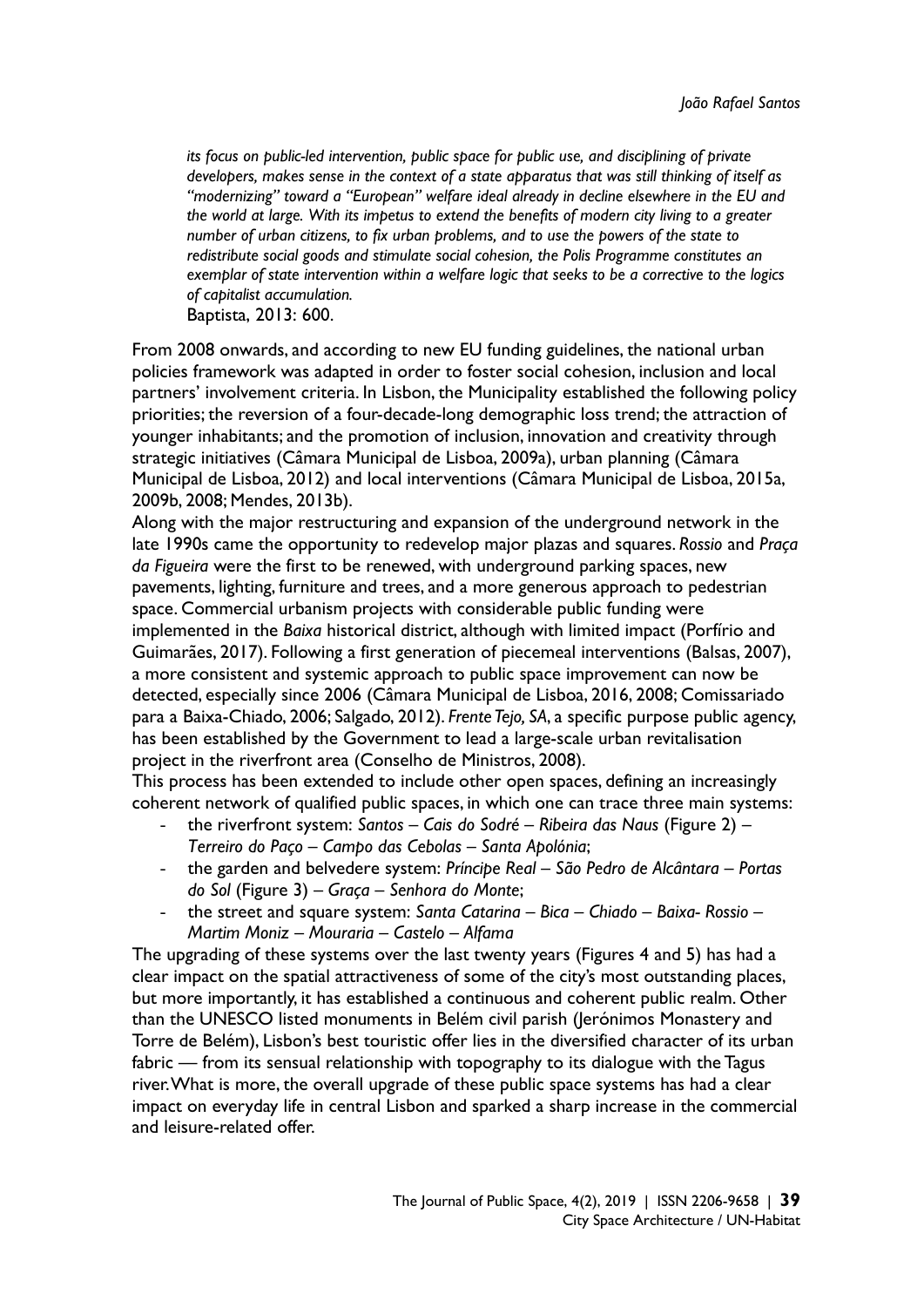#### *Public Space, Tourism and Mobility*



*Figure 2. The renewed Ribeira das Naus riverfront (2019). Source: Author.*



*Figure 3. Mixed-use public space on the rooftop of a parking silo in Portas do Sol belvedere, one of the most prominent tourist spots in Lisbon. Source: Author.*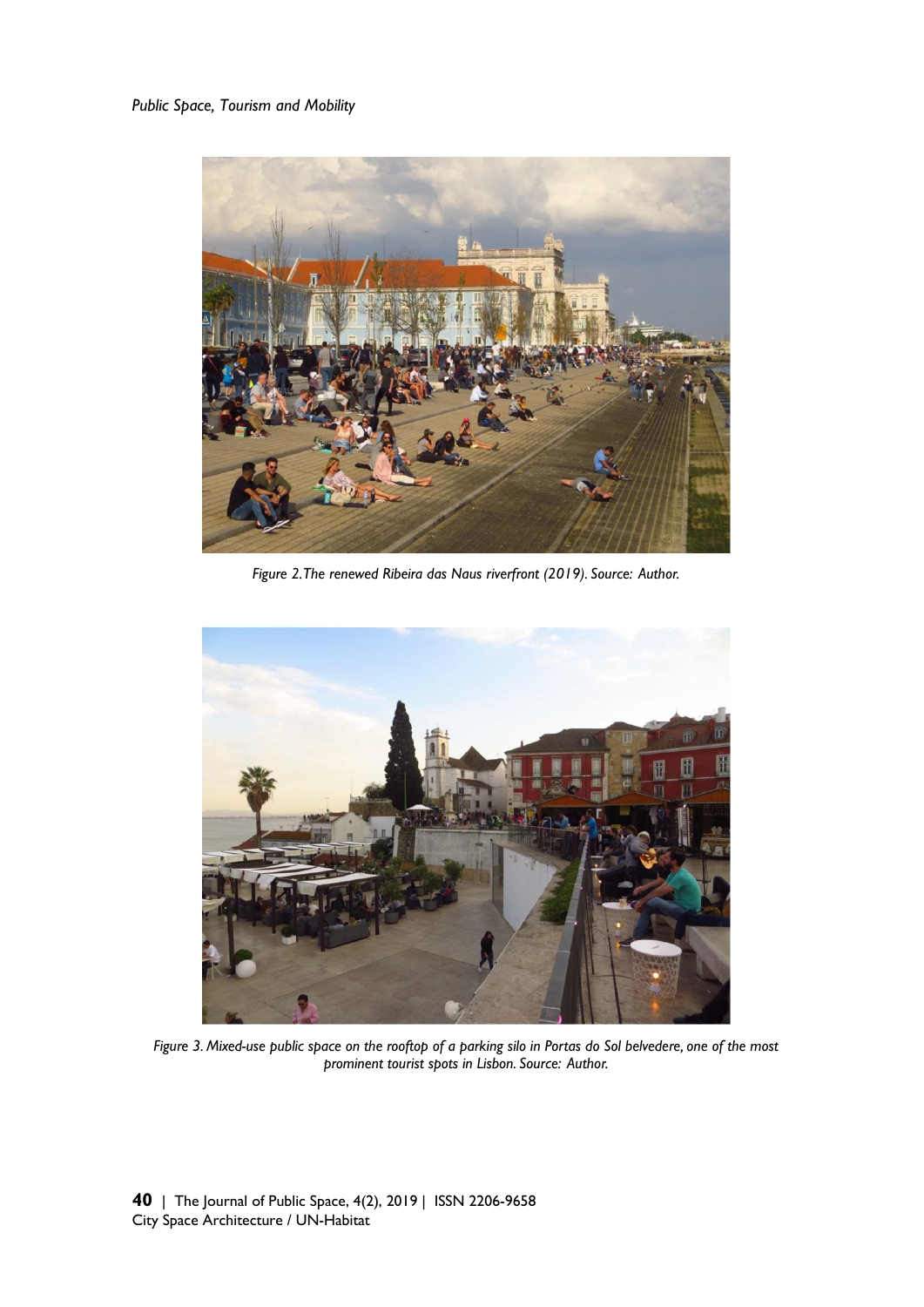

*Figure 4. Public space and transport infrastructure projects in central Lisbon, since the year 2000. Source: Author.* 



*Figure 5. Types of public space and transport infrastructure projects in central Lisbon, since the year 2000. Source: Author.* 

The Journal of Public Space, 4(2), 2019 | ISSN 2206-9658 | **41** City Space Architecture / UN-Habitat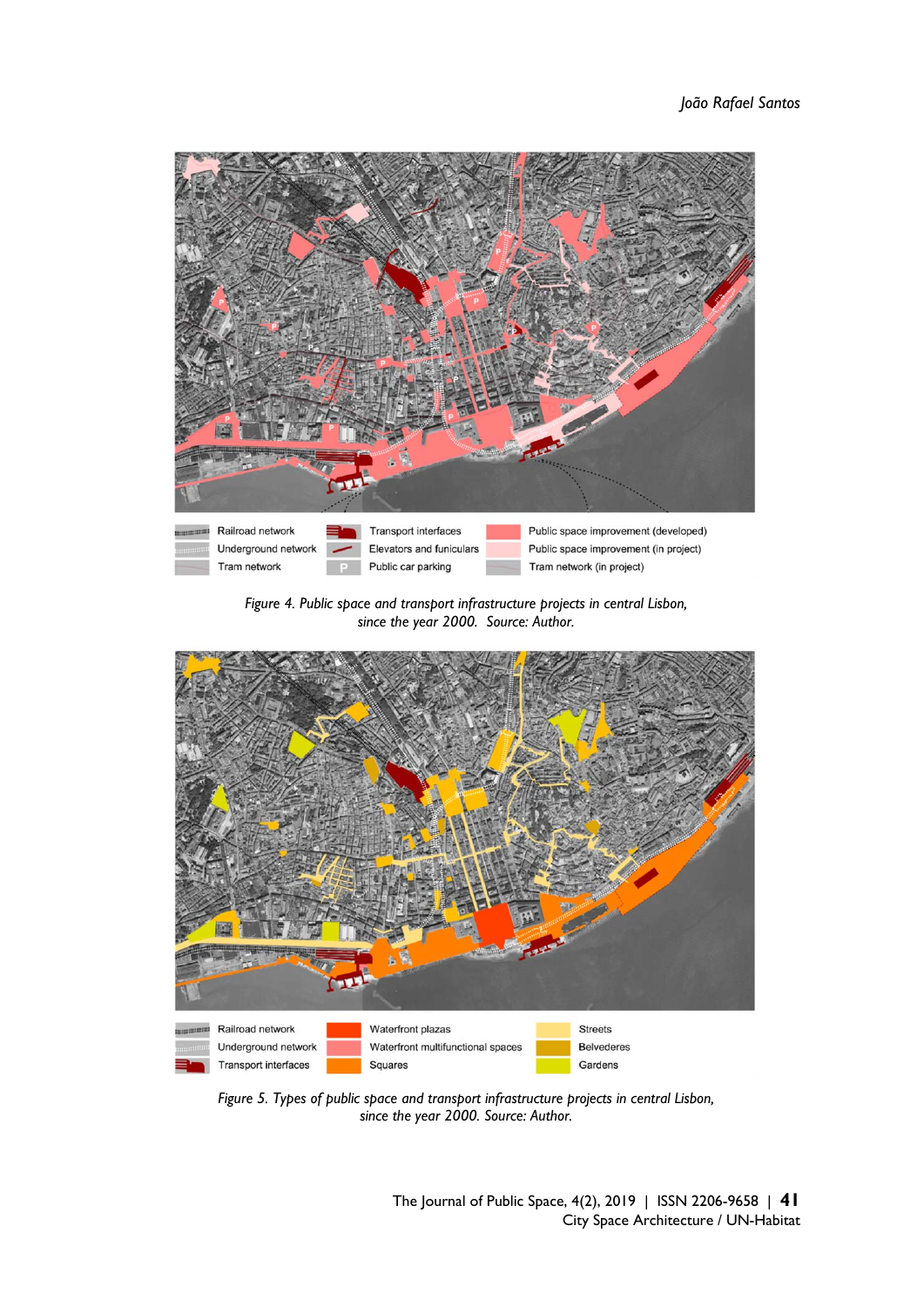In fact, most of these public space improvements were accompanied by the development of food and beverage establishments and some fashion retail stores. This commercial profile reveals a clear prevalence of visitor-oriented commerce, either from outside (tourists) or from metropolitan areas. The reinforcement of pedestrianised spaces was accompanied by the building of several multi-level parking areas, some of them located under large squares, in a process that was not exempt from controversy (Balsas, 2007). As with the patterns of commercial change, these parking facilities were mainly targeted at visitors. The appropriation of these renewed spaces didn't necessarily translate into benefits for local residents or traditional city uses — as discussed in the following chapter. Notwithstanding an undeniable urban spatial qualification, these improvements were also the drivers of a new pattern of use and flow, in which tourism and leisure were clearly favoured in terms of urban amenities or the involvement of local communities.

Two cases in which the management of public space and urban facilities were directly shaped by the tourism and leisure industry are the refurbishment of Ribeira Market and an open marketplace — the setting of a thematic food and music offer in Martim Moniz. The former, a prominent 19<sup>th</sup> century wholesale market was partially franchised in 2014 to *TimeOut*, the renowned travel and entertainment publisher group. Since then, it has been running part of the market and has made considerable efforts to promote architectural renewal: offering a food court in which trendy food, animation and events can be enjoyed. Its visitors now comprise a mix of city users, with a strong presence of tourists and other visitors to the city. The same happened to the central space in Martim Moniz square, a rather awkward space resulting from urban renewal demolitions in the mid-20<sup>th</sup> century. Between 2012 and 2018 it was refurbished and transformed into a *fusion market* by *NCS*, a local music and entertainment production company. Here, food, beverages and animation were interwoven with ethnic themes that reflected the diverse origins of the people living around that area. Although they proved successful in attracting numerous visitors, both projects have remained largely detached from the surrounding neighbourhood and the people: the vegetable, fish and flower traders in Mercado da Ribeira, who lend their character and charm to the migrant atmosphere in Martim Moniz. In either case, despite maintaining its openness and some of its functional rationale, public space was privatised to some extent.

Since 2018, Martim Moniz has been subject to a new discussion regarding its future, after the private franchise failed to meet its contract requirements. The proposal put forward by the Municipality and the franchise for a new layout, featuring modular containers designed to house food and entertainment venues within a fenced precinct to be closed at night, faced strong opposition from various civic movements (Gomes, 2019; Público, 2019a). Under that pressure, the Municipality reversed its initial proposal and is currently looking for less commodified, fenced and privatised alternatives.

## **The link between downtown and the uphill districts**

Part of a wider strategy to revitalise Lisbon's historical fabric, the mechanically assisted link between downtown (*Baixa*) and the uphill castle districts is being developed by the Municipality (Câmara Municipal de Lisboa, 2009b). This new mechanically assisted link stems from a 130 year old Lisbon tradition of installing funiculars and elevators as part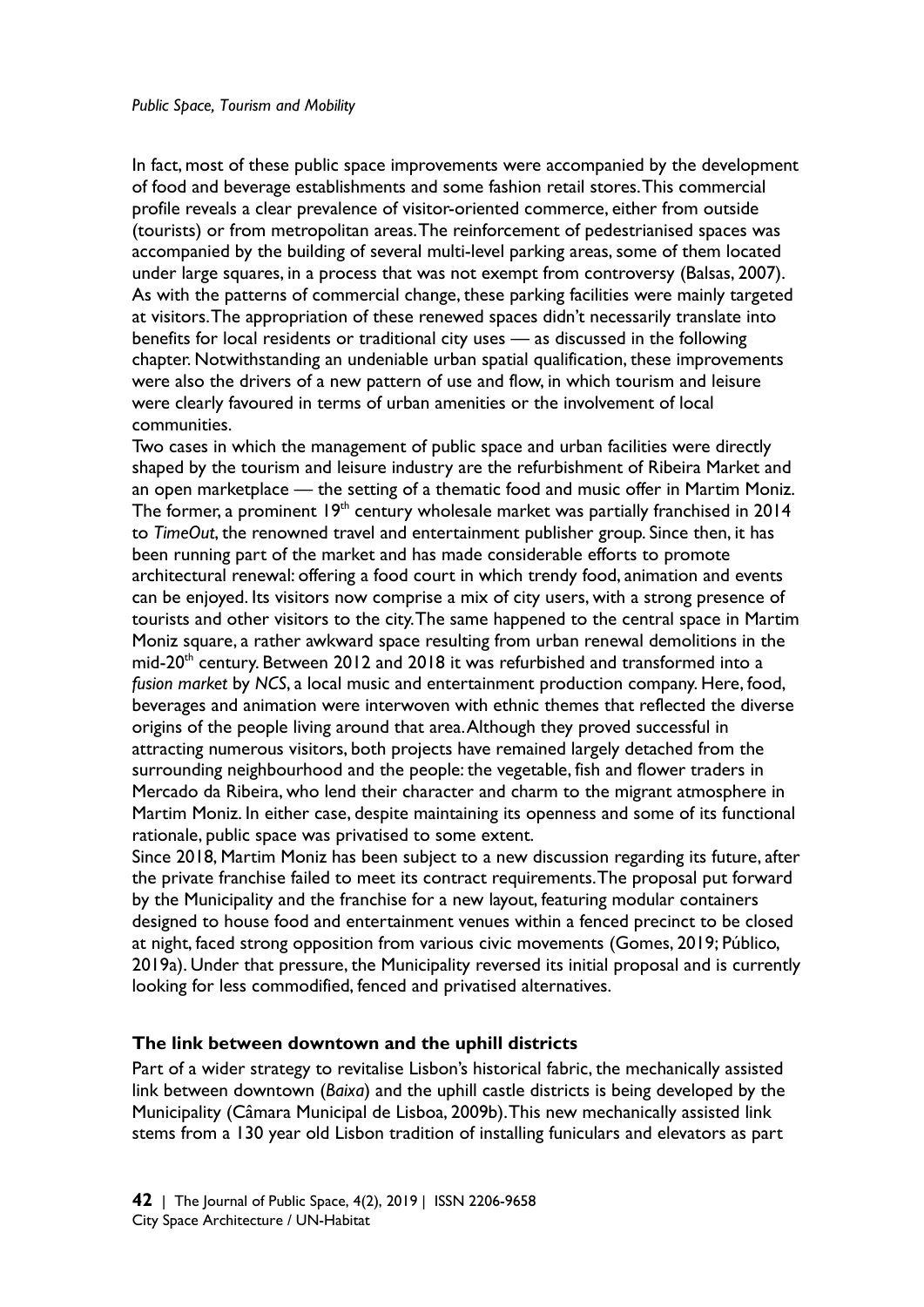of its transportation system, allowing for mobility across its steep hills and valleys. The project provides an alternative and easily accessible pedestrian path through a sequence of linear spaces connected by free and publicly accessible lifts, a funicular, and mechanised escalators. The lifts are embedded in existing buildings which were renewed and refurbished with the aim of not only establishing vertical connections, but also accommodating new and attractive activities. The overall project is made up of five paths: *Baixa*, *Alfama*, *Mouraria*, *Graça* and *Sé*.

*Baixa* path has already been finished and consists of two components; 1) the renewal and adaptation of three existing buildings to accommodate the lifts: a former market which has now been turned into a multi-level structure featuring a retail supermarket, an art gallery and creative industries offices, an open air terrace with outstanding vistas, a restaurant, and a public car-silo (with 196 parking spaces mainly for residents from the neighbourhood). In addition, two old residential buildings provide space for a visitor welcome and interpretation centre, facilities for the local town hall and residential apartments on upper floors; 2) the qualification of the linear sequence of public spaces along the paths, connecting the underground station and commercial streets of *Baixa* with the lift buildings, the existing squares at mid-level hill and the castle premises. The *Mouraria* and *Alfama* paths have already been partially implemented with simpler solutions, such as the introduction of escalators and a small lift in a refurbished building. A more ambitious plan for a funicular will link *Mouraria* with *Graça* square and belvedere, one of the main touristic spots in the upper hill area.

Although some preliminary plans and projects began at an earlier date, the formal proposal to implement these mechanised assisted paths in Castle hill was approved in 2015 (Câmara Municipal de Lisboa, 2015b). In its justification, social exclusion and territorial isolation were presented as being major weaknesses, along with a more general framework to promote sustainable mobility, pedestrian mobility and a more qualified public space in historical and touristic areas.

#### *The conflicts and tensions in tourism-mobilised public space*

The programmatic rationale of the projects presented in the previous chapter includes concerns such as social inclusiveness, accessible mobility, mixed-use development, heritage, and public-realm based urban-regeneration — namely in urban areas in old city districts diagnosed as being socially and physically frail. These concerns, however, need to be discussed adopting a critical perspective regarding their relationship with the changing social, economic and real-estate landscapes in touristic areas in Lisbon, as implementing improvements often has contradictory effects. In this chapter, an outline of four cases of conflict and tension emerging from public space and infrastructural improvements are discussed:

- the residential and commercial gentrification of historical districts;
- the overload of transportation and mobility infrastructures;
- coexistence with new mobility services in public space;
- the impact of strategic global infrastructures on the city.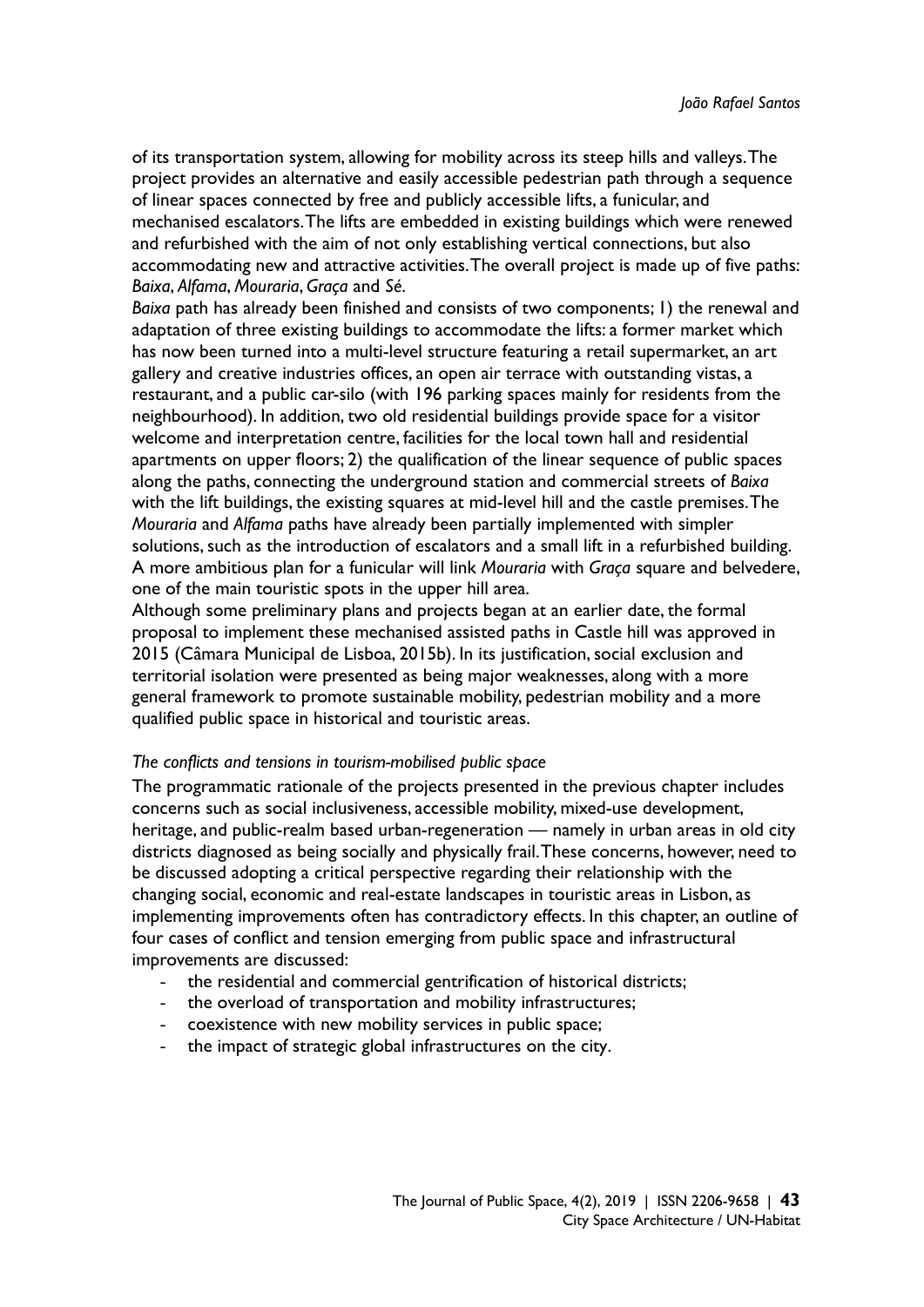# **The impact of residential and commercial gentrification on historical districts**

Despite city-wide improvements in public transportation, Lisbon's old neighbourhoods were faced with an elderly, low income and sparse residential population. Tourism has been the main driver behind recent renovations, a process best exemplified by the massive introduction of short-term rental or *local accommodation,* operating under online platforms such as *Airbnb*. Larger facilities such as hotels have also been affected. Moreover, the real-estate market has made substantial gains from the attraction of foreign investment, which does not necessarily translate into new residents (Público, 2019b).

Emerging arenas of conflict mainly result from the incremental change in housing ownership and use in regard to the existing population. Traditional residents share a strong cultural and place-specific identity, in which public/private frontiers and privacy thresholds are managed through subtle codes of conviviality (Mendes, 2013b, 2012, 2011). These codes are under pressure (Rodrigues, 2010) and are often seen as being disrupted by new visitors and tenants. Rising housing prices are translating into diverse forms of gentrification and resident replacement (Mendes, 2017; Pacione, 2001). Shortterm apartment rentals in historical buildings are replacing lower-income tenants, who had previously benefited from decades of rent-freezing. Neighbourhoods known for their quiet and charming atmosphere have been flooded with new gourmet groceries, trendy tea houses and fancy boutiques, along with ubiquitous souvenir shops (Expresso, 2015). This process can be framed in the specific modalities of gentrification associated with tourism, heritage exploitation, and commercial and leisure development (Bures and Cain, 2008; Salgueiro et al., 2017; Young and Markham, 2019). Conflict and protest have also emerged (Público, 2016a; Seixas and Guterres, 2019) and follow many of the known trends in international tourist cities (Bruttomesso, 2018; Jover and Díaz-Parra, 2019; Litvin et al., 2019; Shoval, 2018).

Tourism and foreign investment have also sparked a trend in building renovation which has been acknowledged as paving the way for essential architectural maintenance and a much needed boost to the local economy. Recent opinion studies among residents showed a meaningful share of positive views (over 85%) regarding the recent touristic dynamism of Lisbon (Associação de Turismo de Lisboa, 2019). However, its repercussions cannot be gauged simply in terms of residents *vs*. outsiders. The complexity of the urban condition, especially in a metropolitan core such as Lisbon's central districts — in the wider context of globalisation — requires a far more open consideration as to *who*  counts as a Lisboner (Lestegás et al., 2018; Seixas et al., 2015).

The controversy regarding the unbalanced process of urban renewal and gentrification can be framed under a widely acknowledged literature. Atkinson's (2004) approach to the pros and cons of *urban renaissance*, as defined by Rogers (1999) and Roberts and Sykes (2017; 2002), continues to offer useful insight. On the positive side, he highlights the benefits of physical renewal, the social mix and the deconcentration of poverty enclaves; on the negative side, he identifies the impact of the dislocation of residents, the loss of affordable housing stock, the rise in local conflicts, evictions and criminality, the loss of a local population and changes to local services (Atkinson, 2004; Bures and Cain, 2008; Wilson and Tallon, 2012). Kohn (2013) also stresses the need to widen the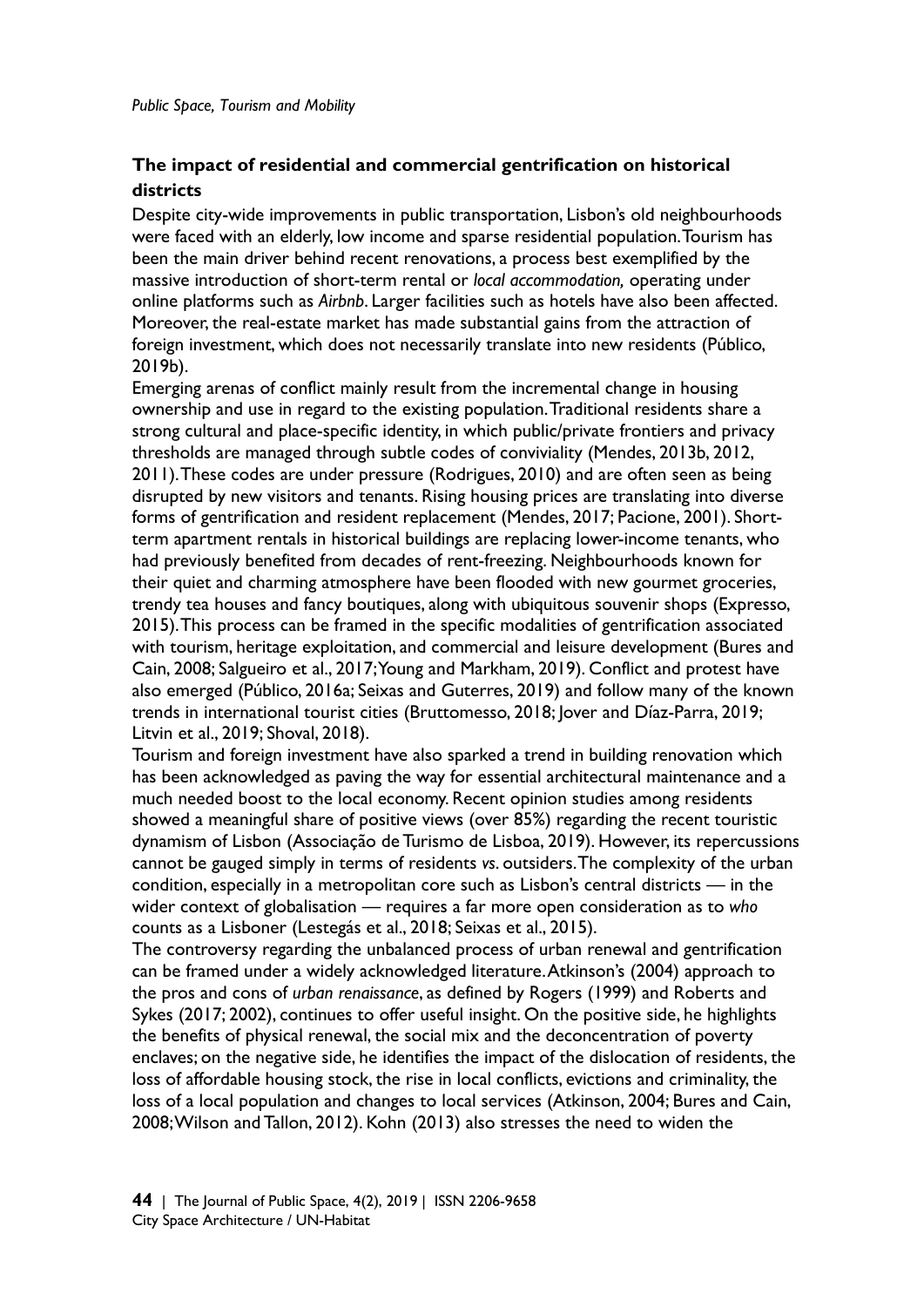territorial scope in which the locally-felt impacts of gentrification are framed: taking socio-political arrangements and organisational apparatus into account. From his perspective, impact assessment cannot be seen as separable from an ideological framework, in which public intervention is extremely bound by a privately led and market-driven societal matrix.

In the Portuguese context, research conducted by Balsas (2007) is also helpful, as it identifies contextual specificities for the processes of urban renewal in the cities of Lisbon and Oporto. He identifies: 1) the scale of urban dereliction in many historic district buildings, 2) the absence of legal tools allowing Municipalities to deliver consistent urban regeneration, 3) the perception that investment in public space is more easily delivered and politically sustained than investment in privately-owned built stock, and 4) the least demanding organisational apparatus with the capacity to deliver publicspace renewal and improve public facilities. This tradition of giving public space a prominent role in government-led action stems from a strong corpus of urban design and urban planning literature. In line with authors such as Gregotti (1981), recent studies stress the infrastructural capacity of public space to provide a territorial structure and a coherent system of 'collective spaces' (Marinoni 2006, Neuman and Smith 2010, Hauck et al. 2011, and Santos 2012).

#### **The overload of transportation and mobility infrastructure**

Emerging from decades of poorly developed mobility networks, Lisbon's major improvements in transport systems overshadowed other less visible trends of overload. The extension and interconnecting of major railroad, underground, river traffic and airport networks in the city increased its overall capacity significantly, despite the considerable challenge posed by private cars and individual motorisation. Pressure resulting from the number of private cars in circulation is the result of limited transportation offer at the metropolitan scale and highly dispersive land uses. Major employment and commercial attractors are also dependent on car accessibility. On the other hand, various restrictions imposed on car traffic and car overload in the city's central districts often disrupt local drivers' needs in terms of individual mobility and parking, thus transferring rather than lowering the overall pressure in the system. Aside from the large-scale infrastructures, such as the airport and its limitations in terms of future expansion, other local infrastructures are facing increasing levels of overload as a result of tourism development. Some major attractions in Lisbon are precisely associated with traditional modes of transportation, as is the case for three funiculars and one lift dating from the late 19<sup>th</sup> century, and an *ex-libris* fleet of yellow tram cars. Riding them without a previously purchased ticket is now almost three times more expensive than before. Long queues, delayed stops in popular locations and overloaded vehicles push local users away. Yet, they are crucial in maintaining this ageing network in terms of financial sustainability, after many years of line closing and replacement with bus lines.

As previously seen, mobility investments are targeting the connections in central districts, especially in hilly areas, together with the upgrading of public and pedestrian space. However, the interesting side of this investment is being confronted with growing conflict from new forms of transport, especially tailored for tourists (Bloomberg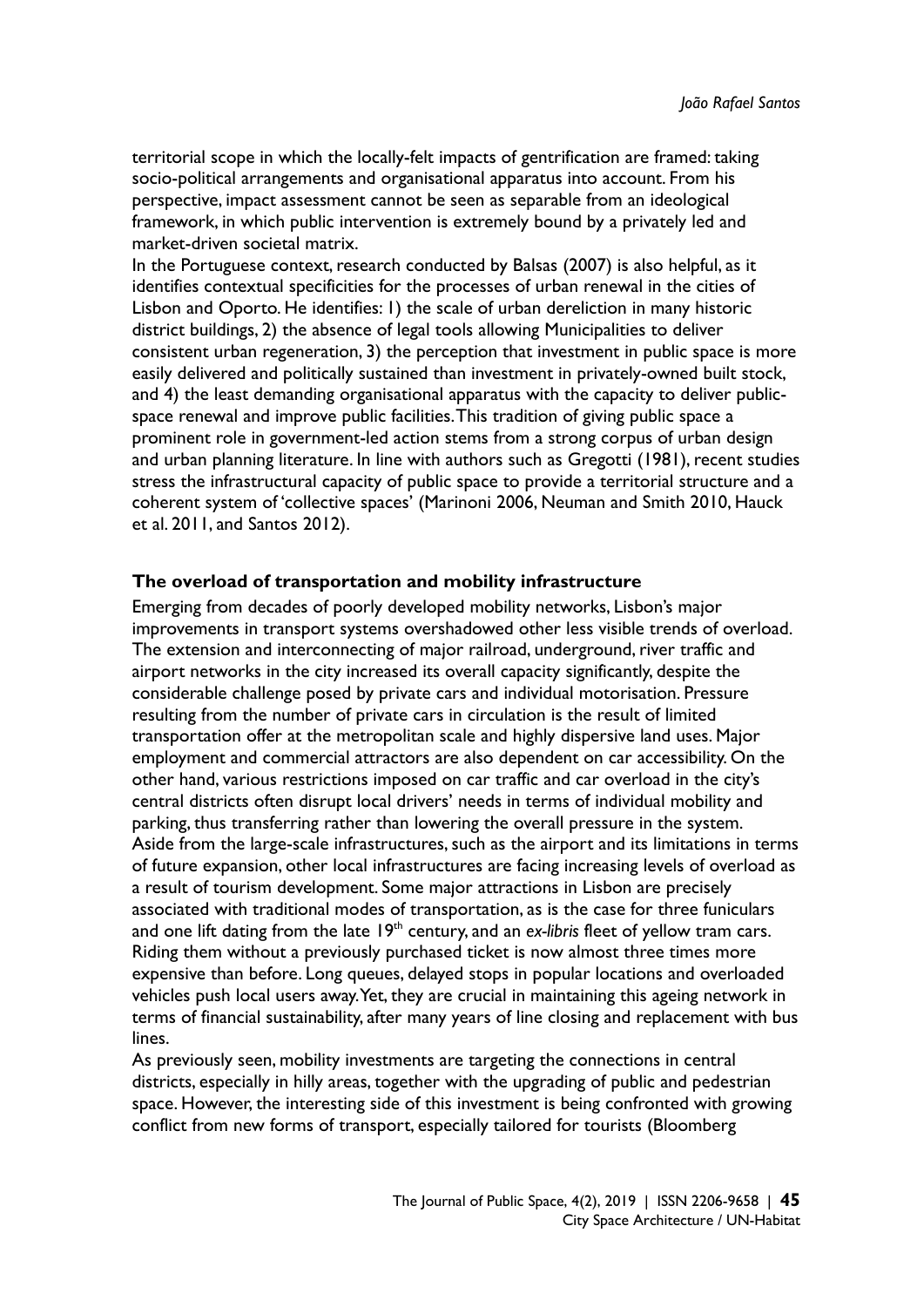Business, 2015; Público, 2015, 2014): *tuk-tuks* that run and park in the city's narrow streetscapes, the tour buses that collect and leave hundreds of cruise ship passengers in central squares to embark on local excursions or enjoy dinner at one of the many *fado*  restaurants, the queuing taxi cars waiting for the opportunity to shuttle tourists, the congested airport facilities, and the ageing train cars crowded with tourists going to and coming from the towns of Cascais and Estoril and their beaches.

While legitimised by a consensual discourse on public space improvement, many initiatives led by the municipality — discussed above — resulted in conflicting side effects in other areas of the city. Restrictions placed on the circulation of private cars in central city areas, aimed at decreasing air pollution, serve to exemplify this. Traffic restrictions in outstanding sites such as *Baixa* and *Terreiro do Paço*, diverted urban traffic to neighbouring districts which, in turn, failed to accommodate the increased pressure. Additionally, the surge of new amenities attracted visitors, often using their own cars, from other parts of Lisbon including its metropolitan area. This phenomenon can be seen especially at night and during weekends, when public transport becomes a far less convenient alternative.

#### **Sharing public space with new mobility solutions**

In the wake of the various improvement projects being carried out since 1998 in Lisbon, a clearer perspective on public space as a fundamental urban structure has been acknowledged by municipal policies. This perspective informed not only the historic city districts and high-profile waterfront areas, but also other meaningful spaces across the city and its newer districts. The idea of public space as a multifunctional system has been driving the development of a continuous and networked chain of renewed urban spaces of varying natures, such as the transformation of street paving, square and plaza requalification, reorganisation of street parking, and improved accessibility for people with mobility disabilities. This strategy has also intersected with green space and the ecological structure, defining new green corridors through the city and connecting more densely built areas with large parks and open space facilities.

Associated with this physical change, considerable investment has been targeted at creating cycle paths to promote more sustainable mobility patterns. Initially seen in Lisbon's mobility policies as a mode of leisure, the bicycle in now widely acknowledged as an everyday possibility to cope with travel demands in the city. Municipal investment in shared bikes, many of them with electrical engines, has driven new practices and habits, especially in areas with better cycling infrastructure. However, being a step-bystep and expensive process, there are still large areas of the city which are not served by safe and convenient services and infrastructure. Critics exposed the overlapping of such offer with already existing and good public transport networks, namely the underground and major bus routes operating within the central city street structure, leaving large residential areas without adequate services. Habits are nevertheless changing, and growing shares of residents, workers and students are becoming bicycle users. Conflict surrounding private car parking and protests regarding limitations to car traffic (Público, 2016b, 2016c) have, on the other hand, highlighted the controversial nature of these interventions and their political implications.

Another field of change associated with conflict and tension is the recent introduction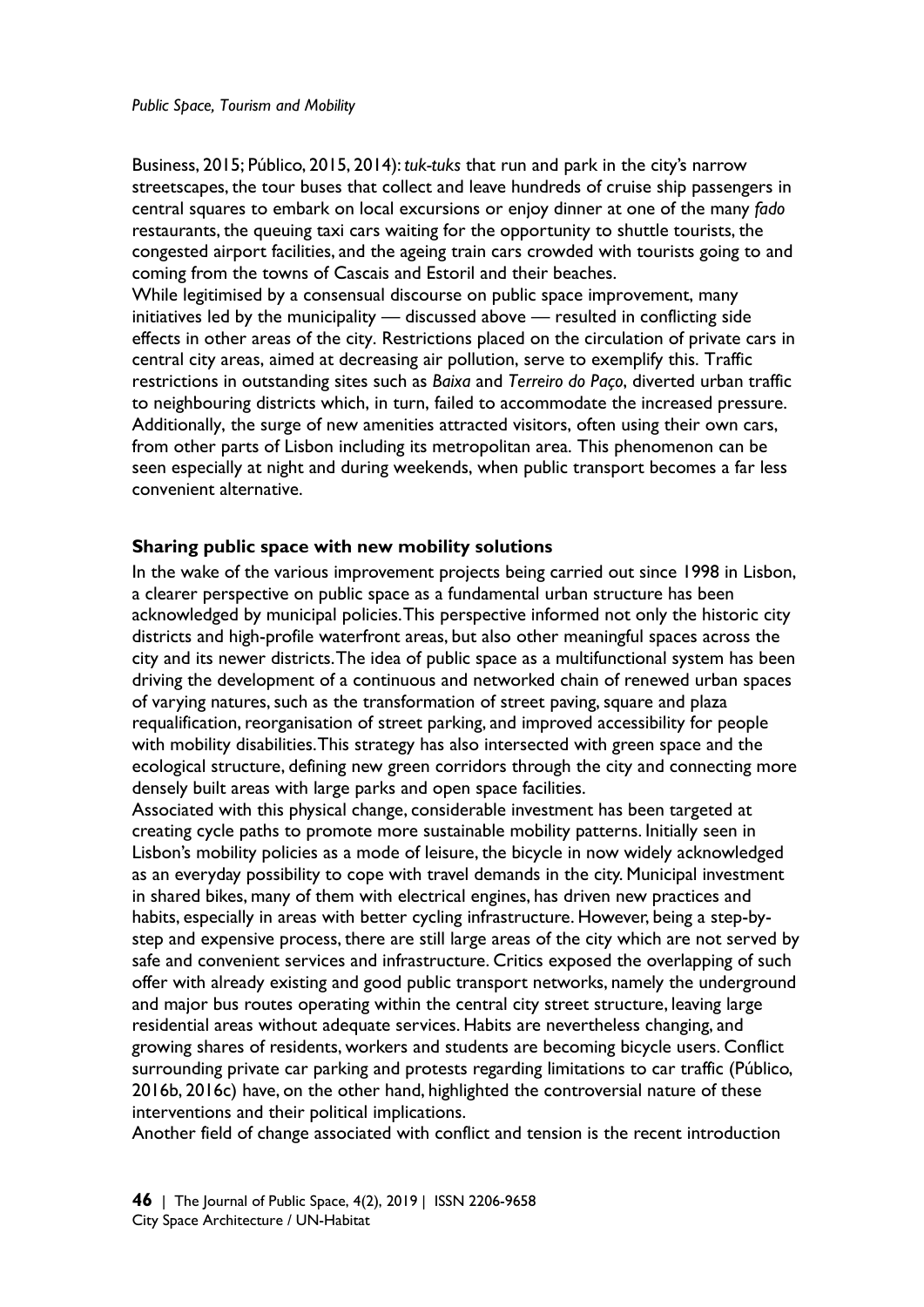of shared electrical scooters, in 2018 (Figure 6). With up to eight private operators and around 5000 scooters available for ride, their presence in Lisbon's streets is seen as a clearly two-sided issue. The scooter is considered an efficient and alternative mode of short-distance travel which makes use of improved street spaces. However, it is also a source of considerable nuisance, more precisely, abusive parking practices and scooter overcrowding in specific locations which makes coexistence with pedestrian spaces difficult (IOnline, 2018). Unlike the shared bicycle network, designed to serve predominantly city residents — with a registration and annual fee system —, electrical scooters are open for everyone, and tourists and occasional visitors are some of their main users.



*Figure 6. Shared electrical scooters in Ribeira das Naus. Source: author* 

The intersection of physical and digital realms of navigation is clearly one of the most important aspects of contemporary tourism practices (Femenia-Serra et al., 2019; Lu et al., 2015). Its impact in Lisbon's public space is clear and still in its initial stages, but one thing seems to be clear: the rationale, design and regulation framework on which recent public space improvement projects have relied, have not anticipated some of these new trends, confirming the need to pursue further debate and assess the opportunities, conflicts and implications inherent in the digital departure in public space design.

## **The vision behind strategic infrastructural investments**

A critical area, in which future development is being reassessed under wider political visions, is related to the large-scale metropolitan infrastructures, such as the airport and the maritime port. Their management and long-term vision strategies are defined by central government, with little institutional input from local municipal or metropolitan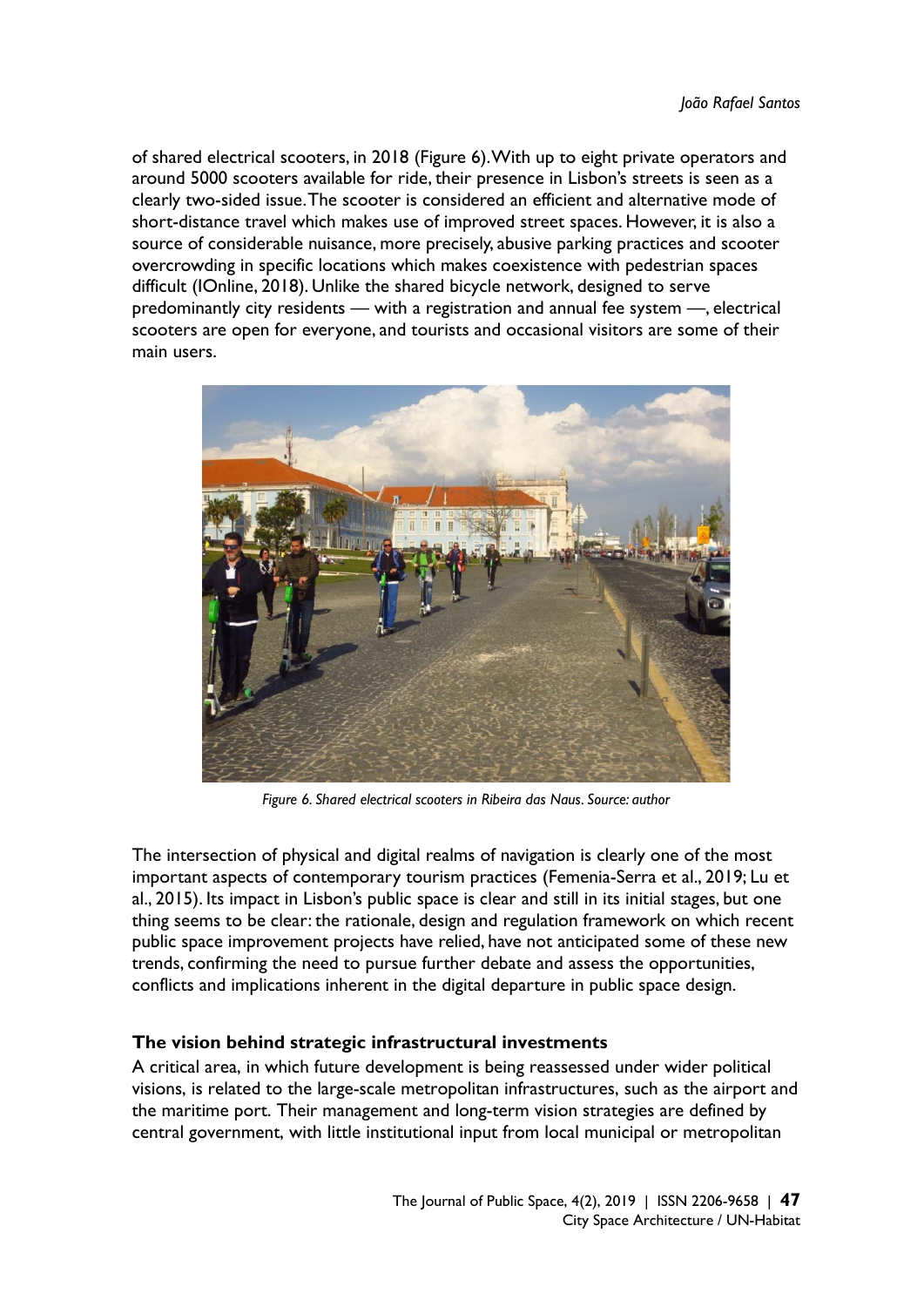actors. However, they have important repercussions for the evolution of the country's capital city. The role tourism and its stakeholders play in this equation is critical. Two examples reveal this dilemma.

Firstly, after a five-decade-long debate regarding the development of a new, large international airport 40 km from Lisbon, current decisions point to a dual airport system due to be fully operational by 2028 (ANA - Aeroportos de Portugal/Vinci Airports, 2018) consisting of: the improvement of existing facilities, taking full advantage of their capacity by expanding the terminal and reorganising runways, along with the building of a new low-cost passenger terminal in an existing air force base in Montijo on the south bank of the Tagus river, 25 km from Lisbon. Arguments in favour of building a whole new facility have highlighted the site's capacity for expansion and a geo-strategic position (Lisbon as a new hub for Africa and South America) and its role in rebalancing spatial development in the Lisbon metropolis. However, despite major concerns regarding safety and noise, the location of Lisbon's airport in the middle of city along with its ease of access and effective connections — which enable convenient shortbreak visits — have been part of a major argument to maintain its operation. Secondly, is the example of Lisbon's port which is a multi-terminal port consisting of various locations along both banks of the Tagus river. The port is at a cross-roads in terms of securing the future of city terminals. With major cargo terminals located in very central areas of Lisbon, the competition for scarce space-resources is having a direct impact on port and municipal decision-making. Unlike many other waterfront cities, Lisbon has maintained a vision of a working port city, favouring the maintenance of cargo operations in the city. This approach has not been consensual which has resulted in considerable debate and claims regarding the need to return unused port spaces to the city, or even to relocate large container terminals to other locations. Vast areas of landfill have been redesigned as multipurpose public spaces. Significantly, nearly all of them have been shaped mostly for leisure and outdoor entertainment. To a more limited extent, cultural, commercial and scientific facilities have also been developed along the riverfront. This model is closer to the Mediterranean tradition of a strong public space rationale in post-industrial waterfront regeneration, distant from other well-known Anglo-Saxon experiences based on commercially-oriented strategies. Under this rationale, the maintenance of diverse port activities on varying scales is seen as a fundamental component in maintaining the multifunctional economic profile and the identitary condition of a port city.

## **A framework for discussion**

The impact of tourism on public space and urban infrastructure is a challenge too complex to grasp and anticipate. These urban systems are in a constant state of flux, reacting to changes occurring on multiple scales — from global economic climate, to national regulatory environments and local urban planning guidelines. Moreover, tourism and public space are not only defined by physical and spatial elements (streets, buildings, facilities), but also by the collective interplay of individual, corporate and institutional agents, making them two of the most dynamic and subjective dimensions of urban life. As such, political and urban planning rationales involving public space, infrastructure and urban regeneration are required to cope with a continuous process of adjustment,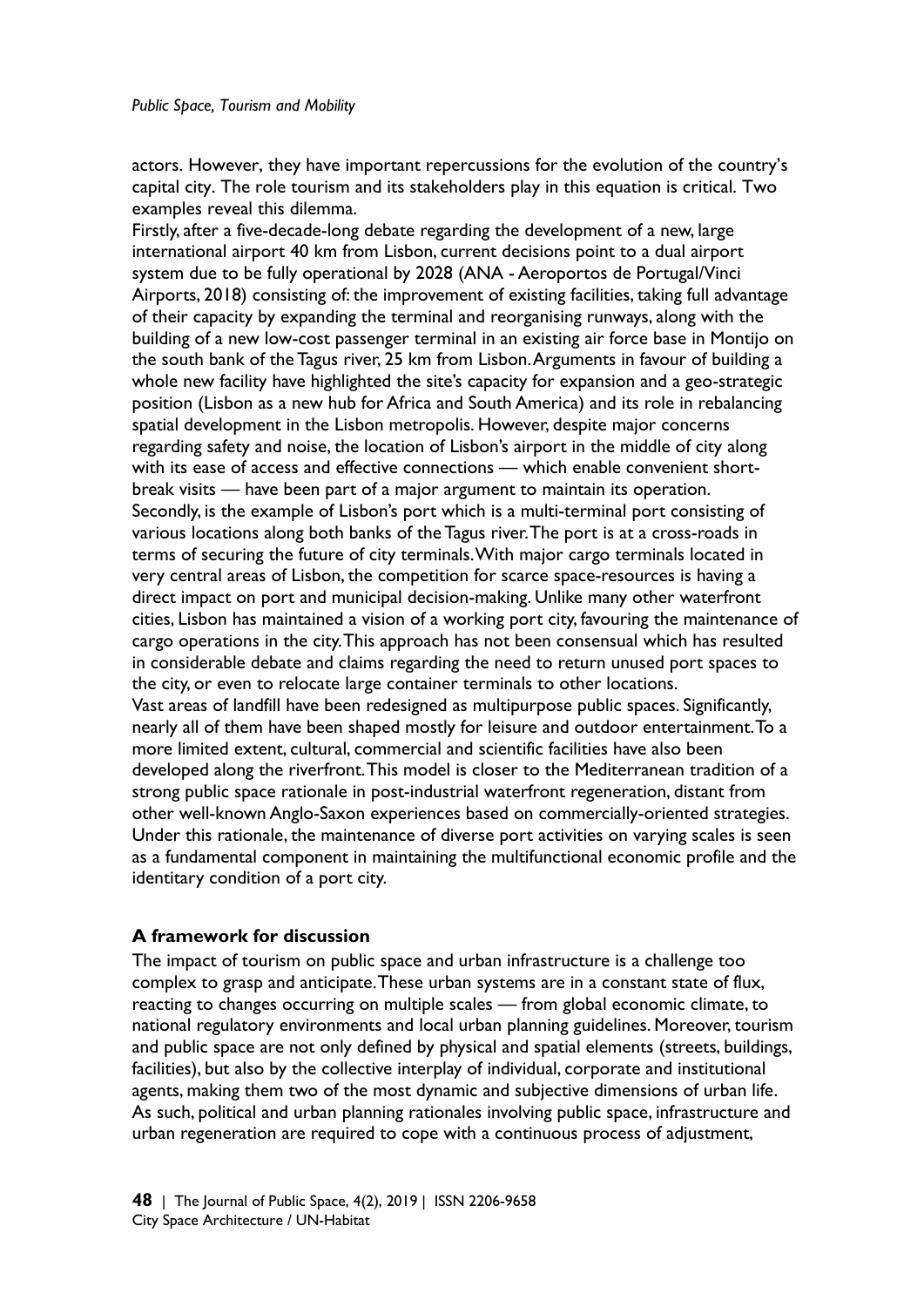reaction and anticipation, managing short-term impacts as well as preparing the city for longer-term scenarios. On reviewing the main arguments from chapter 2, it is clear that (urban) tourism, especially in southern Europe, is considerably connected to processes of territorialisation: meaning they cannot be detached (either as a process or a spatial phenomenon) from the city's structural and morphological layers. Following this line of thinking, chapter 3 identified specific projects in which very powerful and long-term forms of territorial shaping — those associated with infrastructure — were implemented in Lisbon, as part of an overall urban and metropolitan development rationale that goes well beyond tourism and its management. Finally, chapter 4's outline of critical and conflictive issues regarding fast and significant changes that occurred in Lisbon as a result of growth in tourism offers an overview of a highly dynamic process that brings with it not only social and economic tensions but also new challenges, in addition to opportunities for mobility.

With this in mind, the discussion regarding the interfacing aspects of public space, tourism and mobility requires a framework in which one can identify: 1) the spatial components of public space and mobility infrastructures, 2) the main forms of territorialisation to which they relate, 3) the most significant links they have with touristic practices and rationales, and 4) the conflicts and tensions they are subject to under considerable pressure from growth in tourism. Table 1 provides an overview of this framework, applied to the case of Lisbon. It can be seen as a simple and adjustable basis for a more complex and comprehensive discussion, that would go beyond the scope of this paper.

|                             | Forms of<br>territorialisation                                                                                                                                            | <b>Relationship</b><br>with tourism                                                                        | <b>Conflictive issues</b>                                                                                                                  |  |  |
|-----------------------------|---------------------------------------------------------------------------------------------------------------------------------------------------------------------------|------------------------------------------------------------------------------------------------------------|--------------------------------------------------------------------------------------------------------------------------------------------|--|--|
| <b>Public space renewal</b> |                                                                                                                                                                           |                                                                                                            |                                                                                                                                            |  |  |
| <b>Waterfront</b>           | Incremental<br>requalification, associated<br>with transport interfaces,<br>main urban spaces and<br>former port/industrial<br>landfills. Linear continuity<br>rationale. | Major attraction:<br>landscape value,<br>leisure, commercial<br>and cultural spaces.                       | Loss of productive<br>and logistic capacity<br>(port) due to<br>pressure from leisure<br>and commercial<br>claims for waterfront<br>space. |  |  |
| Street and square<br>system | Incremental<br>requalification, associated<br>with main urban spaces,<br>defining preferential<br>pedestrian areas. Public<br>space network rationale.                    | Comfort and urban<br>landscape quality;<br>heritage value;<br>potential for<br>commercial<br>regeneration. | Residential and<br>commercial<br>gentrification;<br>touristification of<br>public space;<br>disruption of local<br>convivial practices.    |  |  |
| Green corridors             | Combination between<br>ecological and<br>infrastructural systems;<br>alternative public space<br>network.                                                                 | Path continuity and<br>accessibility of<br>urban parks;<br>landscape value.                                | Safety; high<br>maintenance costs;<br>natural hazards.                                                                                     |  |  |
| Bicycle paths               | From leisure (main parks<br>and waterfront) to city-<br>wide network; associated<br>with street requalification<br>projects and green<br>corridors.                       | Support for<br>alternative mobility<br>solutions.                                                          | Safety regarding<br>pedestrian and car<br>traffic coexistence.                                                                             |  |  |

*Table 1. Framework for discussion: public space and mobility infrastructure in regard to urban tourism development*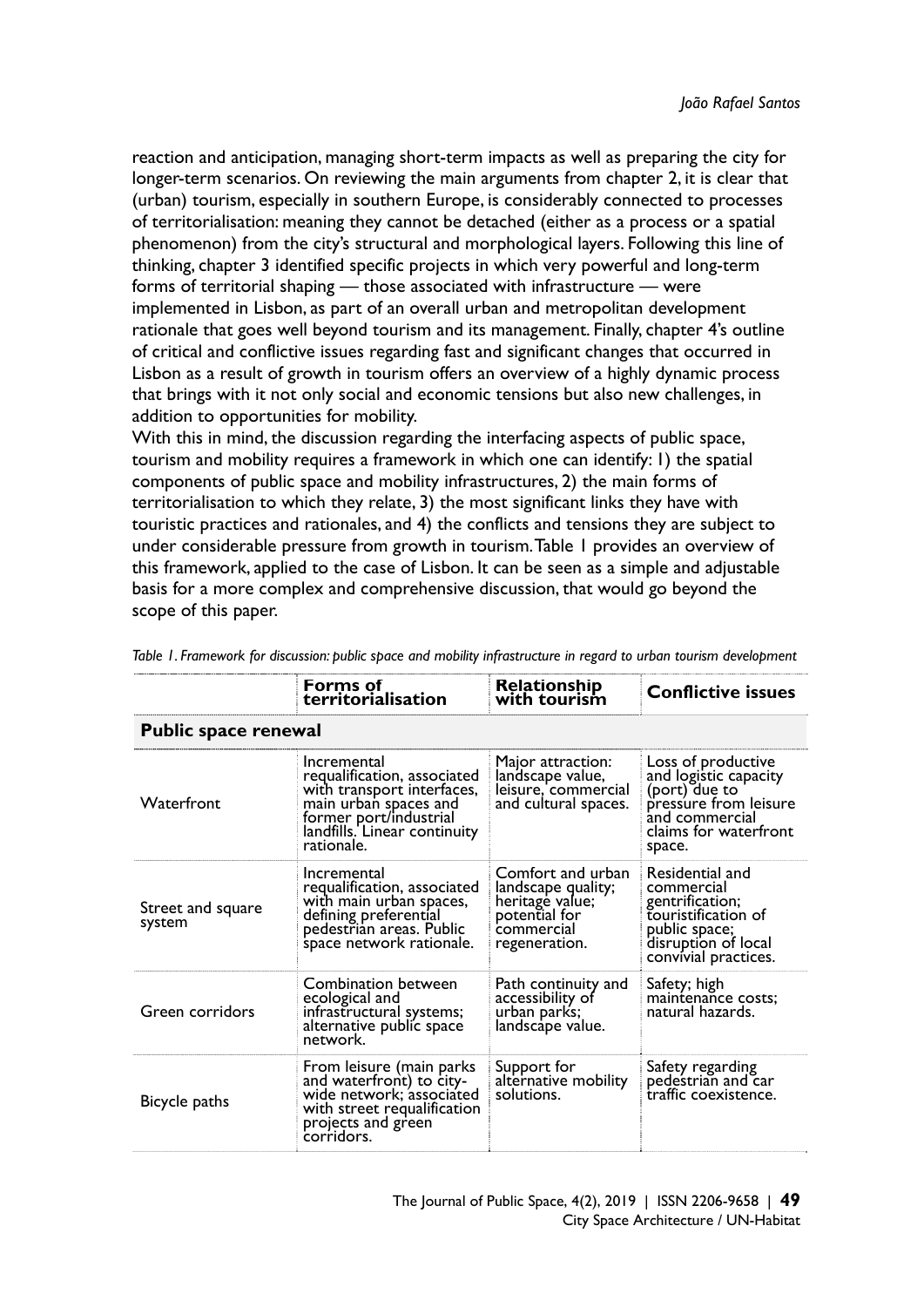| Assisted/mechanised<br>paths                          | Discrete interventions<br>associated with the<br>requalification of streets<br>and built structures.                                                 | Comfort and<br>convenience;<br>accessibility of<br>major urban and<br>heritage attractions.         | Overload; residential<br>and commercial<br>gentrification in areas<br>with improved<br>accessibility. |
|-------------------------------------------------------|------------------------------------------------------------------------------------------------------------------------------------------------------|-----------------------------------------------------------------------------------------------------|-------------------------------------------------------------------------------------------------------|
| Urban<br>facilities/attractors                        | Diversification of offer;<br>spatial commodification;<br>in combination with<br>public space<br>requalification.                                     | Commercial<br>attraction (i.e. food<br>markets).                                                    | Privatisation of<br>management;<br>commercial<br>gentrification.                                      |
| <b>Transportation infrastructure</b>                  |                                                                                                                                                      |                                                                                                     |                                                                                                       |
| Underground,<br>railroad and river<br>boat interfaces | Multi-modal integration;<br>combination with public<br>space requalification.                                                                        | Convenience and<br>accessibility in<br>inner-city and<br>metropolitan<br>destinations.              | Passenger overload;<br>ageing fleet and lack<br>of maintenance.                                       |
| Airport                                               | Planned maintenance and<br>optimisation of existing<br>airport; construction of<br>new complementary<br>airport on the south bank<br>of Tagus river. | Convenience<br>(proximity and<br>connection to city<br>centre); growing air<br>travel market.       | Overload and<br>difficulties for<br>expansion; limited<br>impact on<br>metropolitan<br>cohesion.      |
| Cruise ship terminals                                 | Concentration of cruise<br>ship movement in new<br>facility; easy connection<br>with underground and<br>public transport.                            | Convenience<br>(proximity and<br>connection to city<br>centre);<br>stable/growing<br>cruise market. | Concentrated<br>crowding; pollution;<br>traffic congestion;<br>landscape impact.                      |
| Marinas and leisure<br>port facilities                | Reconversion of old<br>docks; in combination<br>with sport and<br>commercial uses.                                                                   | Attraction of<br>nautical tourism<br>market.                                                        | Congestion; limited<br>space; tension<br>between<br>regular/occasional<br>users.                      |
| Cargo port terminals                                  | Accessibility and logistic<br>integration; technology<br>and space requirements<br>and; navigational<br>conditions.                                  | Not relevant.                                                                                       | Spatial barrier; traffic<br>nuisance.                                                                 |
| Public elevators and<br>funiculars                    | Integration of historical<br>districts into public space<br>system.                                                                                  | Major attraction:<br>heritage value.                                                                | Overload; tension<br>between<br>regular/occasional<br>users.                                          |
| Parking facilities                                    | Underground space<br>under main squares and<br>plazas; in combination<br>with public space<br>requalification.                                       | Limited; rent-a-car<br>convenience in<br>congested city<br>centre.                                  | Conflict between car<br>restriction policies<br>and improved<br>provision of parking<br>space.        |
| Shared bicycle docks<br>(public system)               | Main street axes and<br>public transport<br>interfaces in central<br>districts. In combination<br>with public space<br>requalification.              | Limited: targeted at<br>resident/regular<br>users.                                                  | Size/impact on public<br>space.                                                                       |
|                                                       |                                                                                                                                                      |                                                                                                     |                                                                                                       |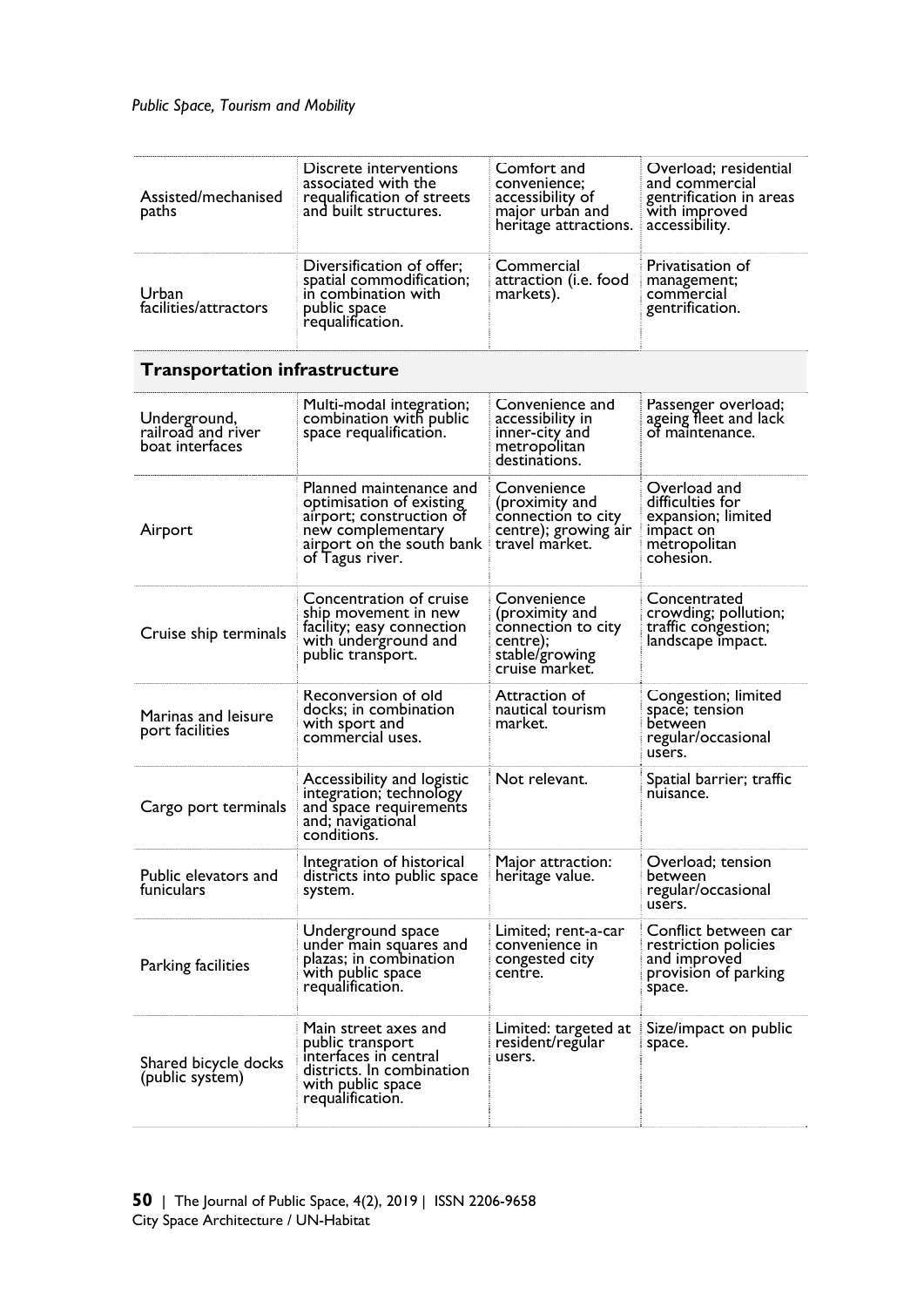| <b>Mobility services</b>                 |                                                                                                                                                      |                                                                                                                                                     |                                                                       |  |  |
|------------------------------------------|------------------------------------------------------------------------------------------------------------------------------------------------------|-----------------------------------------------------------------------------------------------------------------------------------------------------|-----------------------------------------------------------------------|--|--|
| Buses and trams                          | Street coexistence;<br>limited dedicated spaces<br>for bus/tram lines;<br>historical tram lines<br>particularly adapted to<br>hill street structure. | Major attraction:<br>historical trams;<br>accessibility of main<br>tourist and cultural<br>facilities (i.e. Belém,<br>Castle hill, Bairro<br>Alto). | Overload; tension<br>between<br>regular/occasional<br>users.          |  |  |
| Tuk-tuks and other<br>touristic vehicles | Concentration of services<br>in urban attraction areas<br>(historic districts,<br>waterfront).                                                       | Convenience,<br>flexibility and<br>experience<br>differentiation.                                                                                   | Traffic congestion;<br>lack of parking space;<br>noise and pollution. |  |  |
| Shared electrical<br>scooters            | Specific service areas<br>according to operator.                                                                                                     | Convenience and<br>flexibility.                                                                                                                     | Inappropriate parking<br>in public space; safety.                     |  |  |
| Shared bicycle<br>system (private)       | City-wide service area.                                                                                                                              | Convenience and<br>flexibility.                                                                                                                     | Inappropriate parking<br>in public space.                             |  |  |
| Shared bicycle<br>system (public)        | Combination with public<br>space requalification.                                                                                                    | Limited: targeted at<br>resident/regular<br>users.                                                                                                  | Lack of flexibility<br>(parking docks).                               |  |  |

Taking Lisbon as a testbed for understanding meaningful relationships between urban tourism, mobility and public space, one can identify various critical points which can be of interest to a more general discussion. Three main aspects can be highlighted: 1) the role of physical improvement in public space in contributing to social and economic change in older parts of the city, 2) the role that the development of metropolitan mobility infrastructure played in the reorganisation of central city public space system, and finally, 3) the impact of emerging public space practices associated with new users, technologies and economic frameworks in everyday city life.

## **Conclusions**

1

The paper outlined the major features of change that occurred in Lisbon during the past two decades, regarding the improvement of public space, mobility and infrastructure, in tandem with tourism and urban regeneration dynamics. Starting from a conceptual framework for these issues, it offered a discussion on the critical and problematic aspects such change currently entails, namely those associated with the processes of touristification and gentrification.

When considered as common ground, mobility and public space are key contributors to positing the city as a value in and of itself. Instead of competition-driven rationale, in which cities are seen as *quasi-enterprise* entities<sup>2</sup> fighting for a prominent position in the global arena, the argument for a strong relationship between public space improvements and the upgrade of trans-scalar metropolitan connectivity can be seen as a socially aware

 $2$  In the meaning of Madureira and Baeten (2016:362) in "that the attention of local policy-makers turned from emphasizing the management and delivery of public services and local welfare promotion, towards emphasizing the need for local economic promotion and place marketing to attract companies, investments and (creative, wealthy) inhabitants".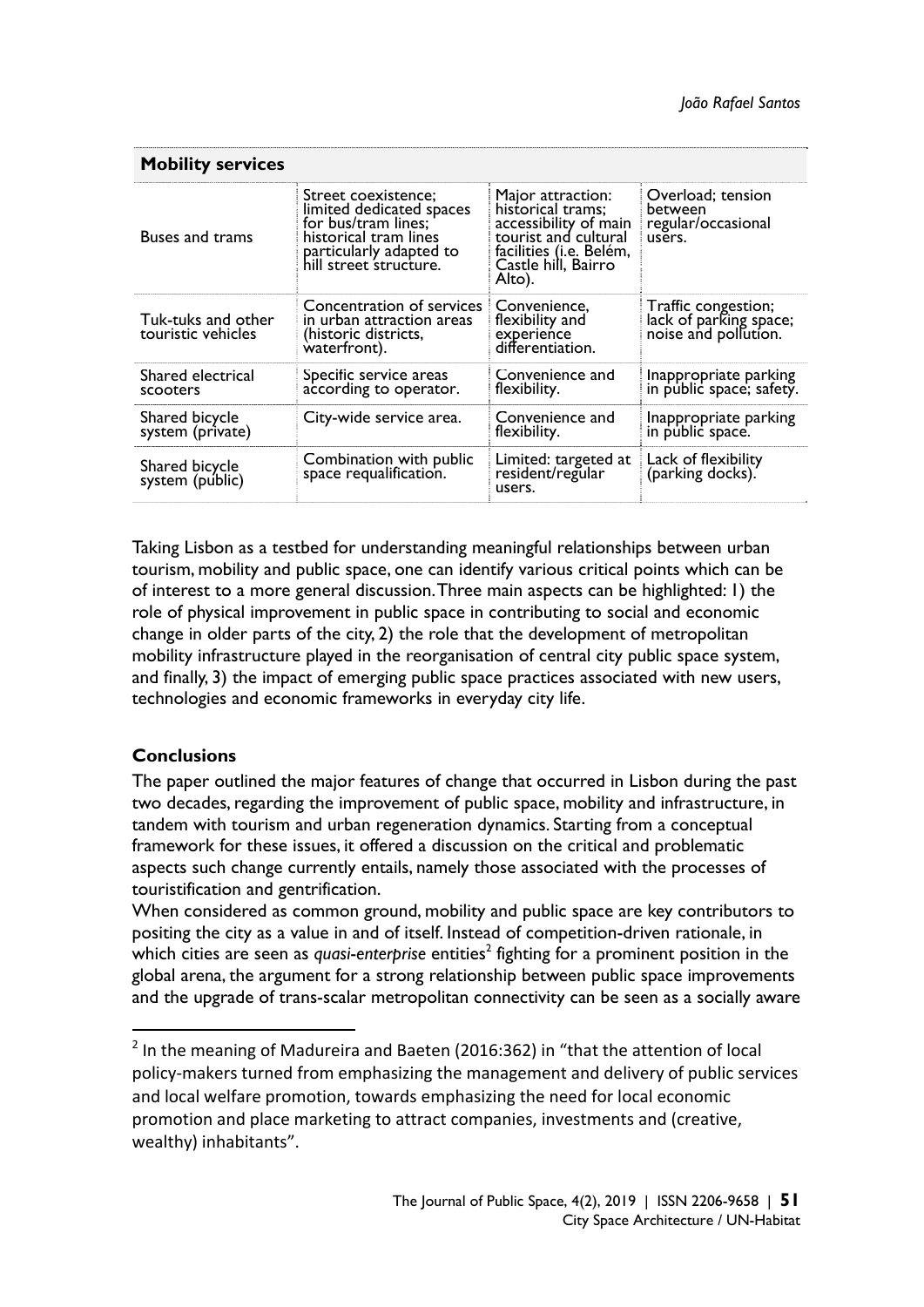approach. As far as urban planning is concerned, public space upgrades and improved mobility connections form part of a robust network of shared spaces and thus remains a valued approach to a democratic and socially equitable city.

In an overall assessment, the development of urban infrastructure in central Lisbon over the last 20 years has been able to deliver considerable improvements to that shared system of streets, plazas and transport interfaces — bringing together very diverse strata of urban users and linking multiple spaces and scales. Unlike other approaches in which infrastructural and public space development occur under a rather focused economic rationale, Lisbon's initiatives have maintained relatively high levels of concern for various strata of city users, going beyond the strict duality of tourists *vs*. residents. In fact, Carmona's (2010) claim that conceptualising and assessing public space is a task subject to multiple and diverse value rationales, seems particularly relevant to Lisbon's case. Despite strong evidence that they contributed to or facilitated processes of gentrification and touristification, recent projects addressed cherished places in the city which were longing for renewal and qualification. Despite an obvious increase of these processes in the inner city, urban public space and mobility infrastructure policies and projects provided a resilient basis for urban regeneration, improving both access to and the quality of the urban landscape. If undesired trends are to be fought, then other realms of urban policy (i.e. housing and real-estate regulation, heritage and conservation, economic and tax policy, private development control, investment incentives), not to mention (capitalist) economic and societal models, must be brought into the discussion.

## **Acknowledgement**

The author wishes to thank Maurice Harteveld's and the two peer-reviewers' valuable contributions to improve this article, as well as Zoë Atkinson-Fiennes's editorial streamlining.

## **References**

- ANA Aeroportos de Portugal/Vinci Airports, (2018). O futuro dos aeroportos de Lisboa [WWW Document]. URL https://www.aeroportosdelisboa.com/ (accessed 30 June 2019).
- Ascher, F. (1995). Métapolis ou l'avenir des villes. Éditions Odile Jacob, Paris. Associação de Turismo de Lisboa (2019). Relatório de Atividades e Contas 2018. Associação de Turismo de Lisboa, Lisboa.
- Atkinson, R. (2004). The evidence on the impact of gentrification: New lessons for the urban renaissance. *European Journal of Housing Policy*, 4(1), 107–131.
- Balsas, C.J.L., (2007). City centre revitalization in Portugal: A study of Lisbon and Porto. *Journal of Urban Design*, 12(2), 231–259.
- Baptista, I., (2013). The travels of critiques of neoliberalism: Urban experiences from the "borderlands." *Urban Geography*, 34(5), 590–611.
- Baptista, L.V., Nofre, J., Jorge, M. do R. (2018). Mobilidade, Cidade e Turismo: pistas para analisar as transformações em curso no centro histórico de Lisboa, *Sociologia Revista da Faculdade de Letras da Universidade do Porto*, Temático, 14–32.
- Bhati, A., Pryce, J., Chaiechi, T., (2014). Industrial railway heritage trains: The evolution of a heritage tourism genre and its attributes, *Journal of Heritage Tourism*, 9(2), 114–133.
- Bloomberg Business (2015), Lisbon Tourist Invasion Seen Threatening Ancient City's Identity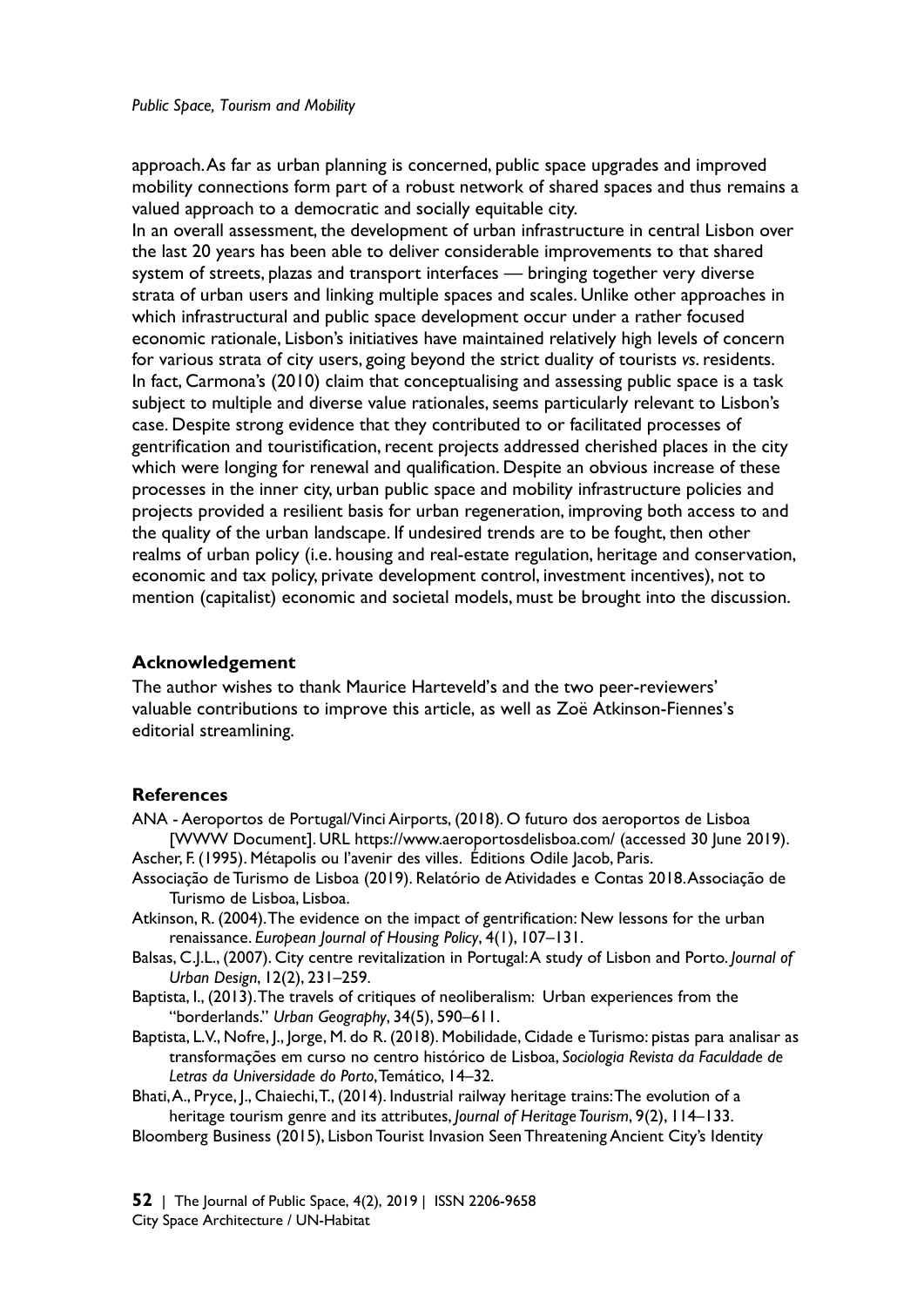[WWW Document]. Bloom. Bus.

- Bravo, L. (2018). We the public space. Strategies to deal with inequalities in order to achieve inclusive and sustainable urban environments, *The Journal of Public Space*, 3(1), 163–164.
- Bruttomesso, E. (2018). Making sense of the square: Facing the touristification of public space through playful protest in Barcelona, *Tourist Studies*, 18(4), 467–485.
- Bryon, J. (2012). Tour guides as storytellers from selling to sharing, *Scandinavian Journal of Hospitality and Tourism*, 12(1), 27–43.
- Bures, R., Cain, C. (2008). Dimensions of Gentrification in a Tourist City. 2008 Meeting of the Population Association of America.
- Câmara Municipal de Lisboa (2008). Plano Geral de Intervenções da Frente Ribeirinha de Lisboa – Documento de Enquadramento. Câmara Municipal de Lisboa, Lisboa.
- Câmara Municipal de Lisboa (2009a). Carta Estratégica de Lisboa 2010-2024 Um compromisso para o futuro da cidade. Câmara Municipal de Lisboa, Lisboa.
- Câmara Municipal de Lisboa (2009b). Plano de Acessibilidade Suave e Assistida à Colina do Castelo. Câmara Municipal de Lisboa, Lisboa.
- Câmara Municipal de Lisboa (2012). Plano Director Municipal de Lisboa. Câmara Municipal de Lisboa, Lisboa.
- Câmara Municipal de Lisboa (2015a). Uma Praça em cada Bairro. Câmara Municipal de Lisboa, Lisboa.
- Câmara Municipal de Lisboa (2015b). Proposta nº 42-2015. Câmara Municipal de Lisboa, Lisboa.
- Câmara Municipal de Lisboa (2016). Projectos Frente Ribeirinha (do Cais do Sodré ao Campo das Cebolas) [WWW Document]. URL http://www.cm-lisboa.pt/viver/urbanismo/espacopublico/projetos-frente-ribeirinha (Accessed 5 September 2017).
- Capel, H. (2007). El debate sobre la construcción de la ciudad y el llamado "Modelo Barcelona", Scripta Nova, 11(233).
- Carmona, M. (2010). Contemporary public space, part two: Classification. *Journal of Urban Design*, 15(2), 157–173.
- Carmona, M. (2015). Re-theorising contemporary public space: a new narrative and a new normative. *Journal of Urbanism*, 8(4), 373–405.
- Castells, M. (1996). The Rise of the Network Society The Information Age: Economy, Society, and Culture. Blackwell, Cambridge, Oxford.
- Cocola-Gant, A. (2018). Tourism gentrification. In: Handbook of Gentrification Studies. Edward Elgar Publishing, Cheltenham and Northampton, 281–293.
- Comissariado para a Baixa-Chiado (2006). Proposta de Revitalização da Baixa-Chiado. Comissariado para a Baixa-Chiado, Lisboa.
- Confidencial Imobiliário (2018). Índice de Preços do mercado residencial centro histórico de Lisboa 2018. Lisboa.
- Conselho de Ministros (2008). Resolução do Conselho de Ministros nº 78/2008.
- Costa, N., Martinotti, G. (2003). Sociological Theories of Tourism and Regulation Theory. In: Hoffman, L.M., Fainstein, S.S., Judd, D.R. (Eds.), Cities and Visitors – Regulating People, Markets, and City Space. Blackwell Publishing, Malden/Oxford, 53–71.
- Díaz-Parra, I. (2015). A back to the city movement by local government action: gentrification in Spain and Latin America, *International Journal of Urban Sciences*, 19(3), 343–363.
- Dimitrovski, D., Crespi Vallbona, M. (2018). Urban food markets in the context of a tourist attraction–La Boqueria market in Barcelona, Spain, *Tourism Geographies*, 20(3), 397–417.
- Ebejer, J. (2019). Urban heritage and cultural tourism development: a case study of Valletta's role in Malta's tourism. *Journal of Tourism and Cultural Change*, 17(3), 306–320.
- Expresso (2015). A ver passar turistas. Expresso.
- Femenia-Serra, F., Neuhofer, B., Ivars-Baidal, J.A. (2018). Towards a conceptualisation of smart tourists and their role within the smart destination scenario. *The Service Industries Journal*,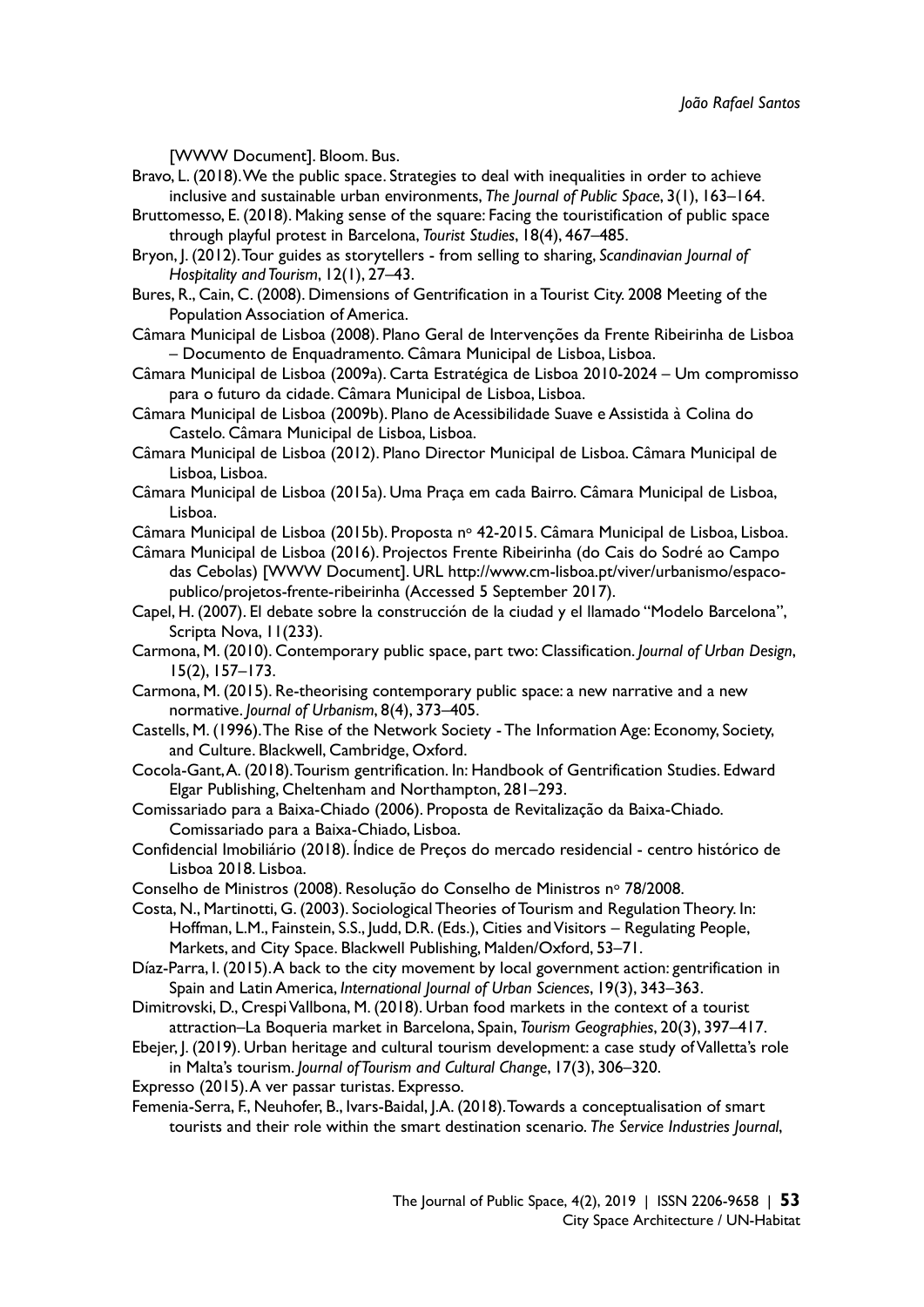39(2), 109–133.

Fernandes, J.A.R., Carvalho, L., Chamusca, P., Gago, A., Mendes, T. (2019). Lisboa e a Airbnb. Book Cover Editoria, Porto.

Gomes, P. (2019). The birth of public space privatization: How entrepreneurialism, convivial urbanism and stakeholder interactions made the Martim Moniz square, in Lisbon, 'privatization-ready.' *European Urban and Regional Studies*, 14–20.

Graham, S., Marvin, S. (2001). Splintering Urbanism. Networked infrastructures, technological mobilities and the urban condition, Technology. Routledge, London and New York.

Gregotti, V. (1981). La forme du territoire. *l'Architecture d'Aujourd'hui*, 10–15.

Guimarães, P.P.C. (2018). The Transformation of Retail Markets in Lisbon: An Analysis through the Lens of Retail Gentrification. *European Planning Studies*, 26(7), 1450–1470.

Hauck, T., Kleinkort, V., Keller, R. (Eds.) (2011). Infrastructural Urbanism. Addressing the Inbetween. DOM Publishers, Berlin.

Hayllar, B., Griffin, T., Edwards, D. (Eds.) (2008). City Spaces – Tourist Places. Urban Tourism Precints. Butterworth-Heinenmann, Oxford/Burlington.

Hoffman, L.M., Fainstein, S.S., Judd, D.R. (Eds.) (2003). Cities and Visitors – Regulating people, markets, and city space. Blackwell Publishing, Malden/Oxford.

Ingersoll, R. (2006). Sprawltown. Looking for the City on its Edges. Princeton Architectural Press, New York.

Ionline (2018). Mobilidade. Trotinetes e bicicletas invadem Lisboa. IOnline.

JLL (2015). Apartamentos turísticos em Lisboa – Um Mercado em Crescimento. JLL, Lisboa.

Jóhannesson, G.T., Huijbens, E.H. (2010). Tourism in times of crisis: Exploring the discourse of tourism development in Iceland. *Current Issues in Tourism*, 13(5), 419–434.

Jones, A.L. (2017). Regenerating Urban Waterfronts — Creating Better Futures — From Commercial and Leisure Market Places to Cultural Quarters and Innovation Districts Regenerating Urban Waterfronts — Creating Better to Cultural Quarters and Innovation Districts. *Planning Practice and Research*, 1–12.

Jonsen-Verbeke, M. (1999). Industrial heritage: A nexus for sustainable tourism development. *Tourism Geographies*, 1(1), 70–85.

Jover, J., Díaz-Parra, I. (2019). Gentrification, transnational gentrification and touristification in Seville, Spain. *Urban Studies*.

Judd, D.R. (2003). Visitors and the Spatial Ecology of the City. In: Hoffman, L.M., Fainstein, S.S., Judd, D.R. (Eds.), Cities and Visitors – Regulating People, Markets, and City Space. Blackwell Publishing, Malden/Oxford, 23–38.

Kohn, M. (2013). What is wrong with gentrification?. *Urban Research and Practice*, 6(3), 297–310.

Lestegás, I., Lois-González, R.C., Seixas, J. (2018). The global rent gap of Lisbon's historic centre. *International Journal of Sustainable Development and Planning*, 13(4), 683–694.

Litvin, S.W., Smith, W.W., McEwen, W.R. (2019). Not in My Backyard: Personal Politics and Resident Attitudes toward Tourism. *Journal of Travel Research*.

Lu, J., Mao, Z., Wang, M., Hu, L. (2015). Goodbye maps, hello apps? Exploring the influential determinants of travel app adoption. *Current Issues in Tourism*, 18(11), 1059–1079.

Madureira, A.M., Baeten, G. (2016). By invitation only: uses and users of the 'entrepreneurial city', International Planning Studies, 21(4), 362-376.

Marinoni, G. (2006). Infrastrutture nel progetto urbano. Franco Angeli, Milano.

Mendes, L. (2011). Postmodern City, Gentrification and the Social Production of Fragmented Space. *Cidades, Comunidades e Territorios,* 23, 82–96.

Mendes, L. (2012). Bairro da Mouraria, território de diversidade: entre a tradição e o cosmopolitismo. *Sociologia Revista da Faculdade de Letras da Universidade do Porto*, 15–41.

Mendes, L. (2013a). A regeneração urbana na política de cidades: inflexão entre o fordismo e o pós-fordismo. *URBE - Revista Brasileira de Gestão Urbana*, 5, 33–45.

**54** | The Journal of Public Space, 4(2), 2019 | ISSN 2206-9658 City Space Architecture / UN-Habitat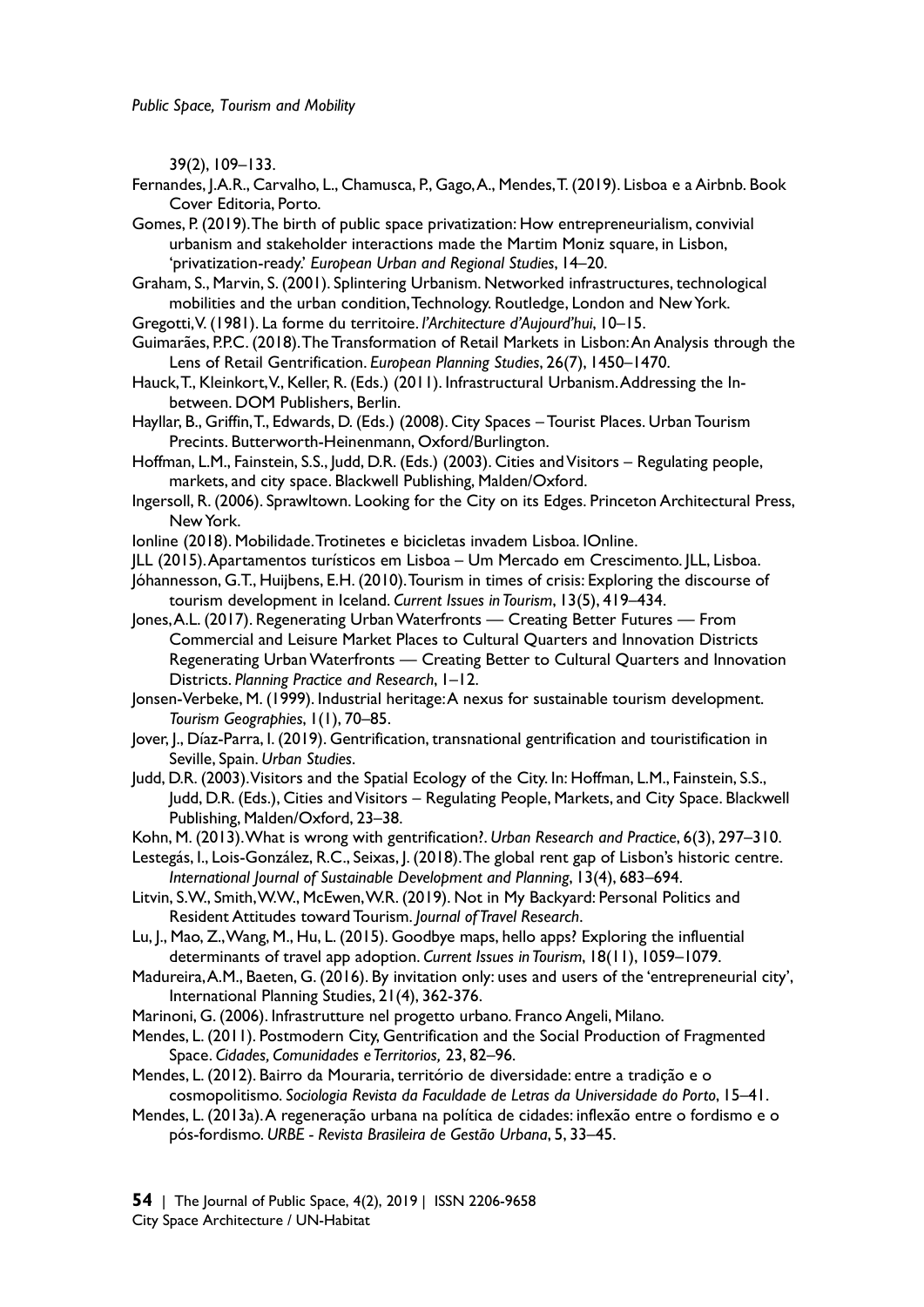- Mendes, L. (2013b). Public policies on urban rehabilitation and their effects on gentrification in Lisbon. *AGIR - Revista Interdisciplinar de Ciências Sociais e Humanas*, 1(5), 200–218.
- Mendes, L. (2017). Gentrificação turística em Lisboa: neoliberalismo, financeirização e urbanismo austeritário em tempos de pós-crise capitalista 2008-2009. *Cadernos Metrópole*, 19, 479– 512.
- Ministério do Ambiente e do Ordenamento do Território (2000). Programa Polis, Programa de Requalificação Urbana e Valorização Ambiental de Cidades. Ministério do Ambiente e do Ordenamento do Território, Lisboa.
- Moufakkir, O., Burns, P. M. (2011). Controversies in tourism, Controversies in Tourism. CABI publishers, Wallingford, Oxfordshire.
- Neuman, M., Smith, S. (2010). City planning and infrastructure: Once and future partners. *Journal of Planning History*, 9(1), 21–42.
- Nofre, J., Giordano, E., Eldridge, A., Martins, J.C., Sequera, J. (2018). Tourism, nightlife and planning: challenges and opportunities for community liveability in La Barceloneta. *Tourism Geographies*, 20(3), 377–396.
- Ooi, N., Duke, E., O'Leary, J. (2018). Tourism in changing natural environments. *Tourism Geographies*, 20(2), 193–201.
- Pacione, M. (Ed.) (2001). Urban Geography: A Global Perspective. Routledge, London.
- Pang, S.F.H., McKercher, B., Prideaux, B. (2013). Climate Change and Tourism: An Overview. *Asia Pacific Journal of Tourism Research*, 18(1-2), 4–20.
- Pardo Abad, C.J. (2017). The post-industrial landscapes of Riotinto and Almadén, Spain: scenic value, heritage and sustainable tourism. *Journal of Heritage Tourism*, 12(4), 331–346.
- Porfírio, P., Guimarães, C. (2017). An evaluation of urban regeneration : the effectiveness of a retail-led project in Lisbon. *Urban Research and Practice*, 10(3), 350–366.
- Público (2014). A turistificação de Lisboa ainda pode crescer. Público.
- Público (2015). Lisboetas sentem-se cada vez mais acossados pelos turistas. Público.
- Público (2016a). Alfama não quer ser uma Disneyland para turista ver. Público.
- Público (2016b). As buzinas não eram muitas mas soaram alto contra obras no Eixo Central. Público.
- Público (2016c). Soluções de estacionamento no Eixo Central não serenam moradores. Público.
- Público (2019a). "Queremos um jardim", gritou-se no Martim Moniz. Público.
- Público, 2019b. Dos 150 alojamentos comprados numa rua de Alfama só um foi para habitação própria. Público.
- Richards, G. (2014). Creativity and tourism in the city. *Current Issues in Tourism*, 17(2), 119–144.
- Roberts, P., Sykes, H. (2002). Urban Regeneration: A Handbook, Urban Regeneration: A Handbook. Sage Publications, London.
- Roberts, P., Sykes, H., Granger, R. (Eds.) (2017). Urban regeneration, 2nd ed. Sage Publications, London.
- Rodrigues, W., 2010. Cidade em transição Nobilitação Urbana. Estilos de Vida e Reurbanização em Lisboa. Celta Editora, Oeiras.
- Rogers, R. (1999). Towards an Urban Renaissance: The Final Report of the Urban Task Force. E & F.N. Spon, London.
- Saarinen, J. (2017). Enclavic tourism spaces: territorialization and bordering in tourism destination development and planning. *Tourism Geographies*, 19(3), 425–437.
- Salgado, M. (2012). Reconquista da Frente Ribeirinha de Lisboa [WWW Document]. Portus Plus. URL http://retedigital.com/wp-

content/themes/rete/pdfs/portus\_plus/3\_2012/Contribuciones/Manuel\_Salgado.pdf (accessed 3.1.16).

Salgueiro, T.B., Mendes, L., Guimarães, P. (2017). Tourism and urban changes: Lessons from Lisbon. In: Tourism and Gentrification in Contemporary Metropolises: International Perspectives.